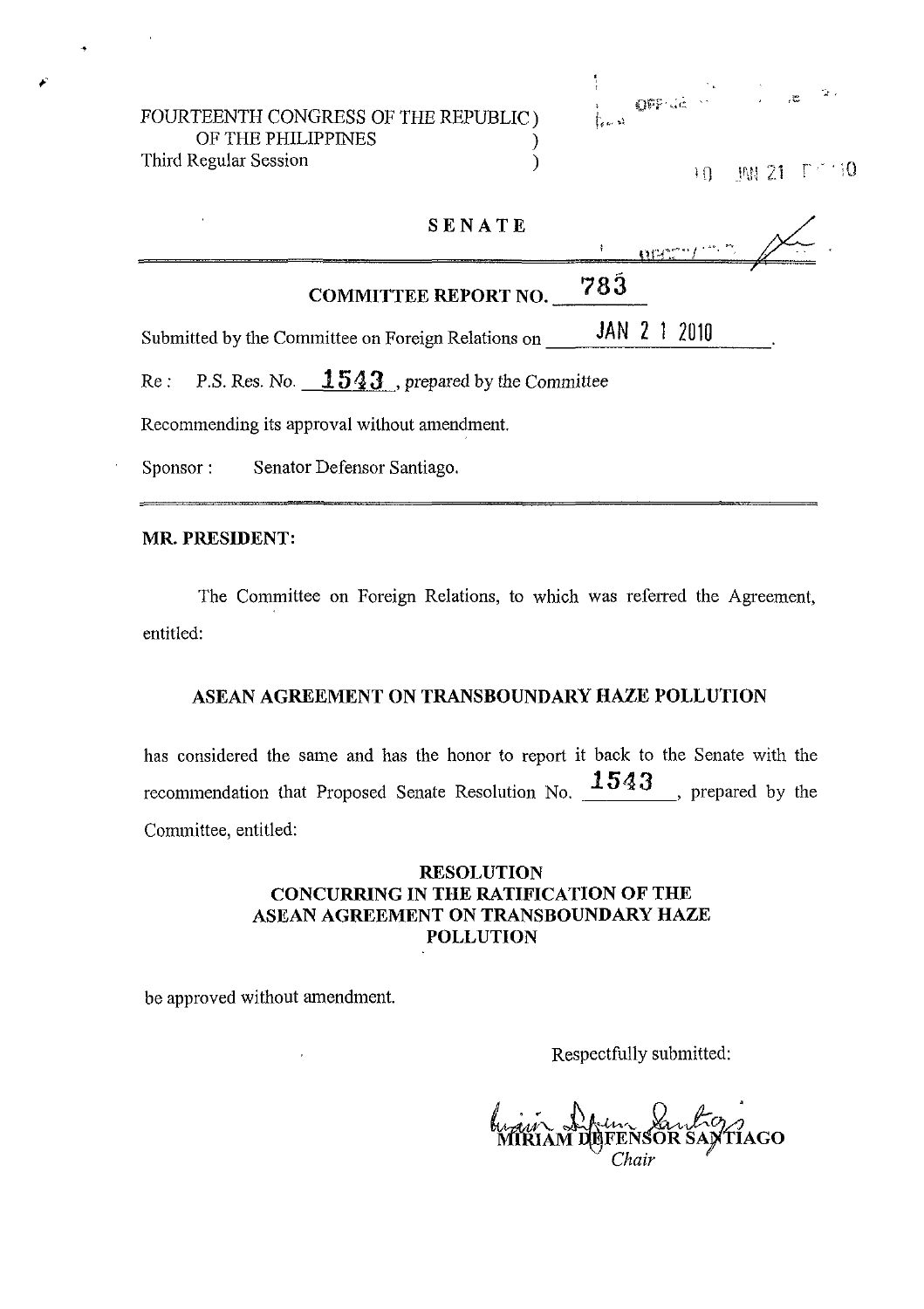Vice-Chairs:

AQUILINO Q. PIMENTEL, JR. *Minority Leader* 

RODOLFO G. BIÁZON

RÍCHARD J. GORDON GREGORIO B. HONASAN II

PANFILO M. LACSON

**LOREN LEGARDA** 

Members:

MANUEL "LITO" M. LAPID,

no m. LAFIN

M.A. MADRIGAL

MAR ROXAS ALAN PETER S. CAYETANO

COMPAÑERA PIA S. CAYETANO FRANCISON, PANGILINAN

**MANN**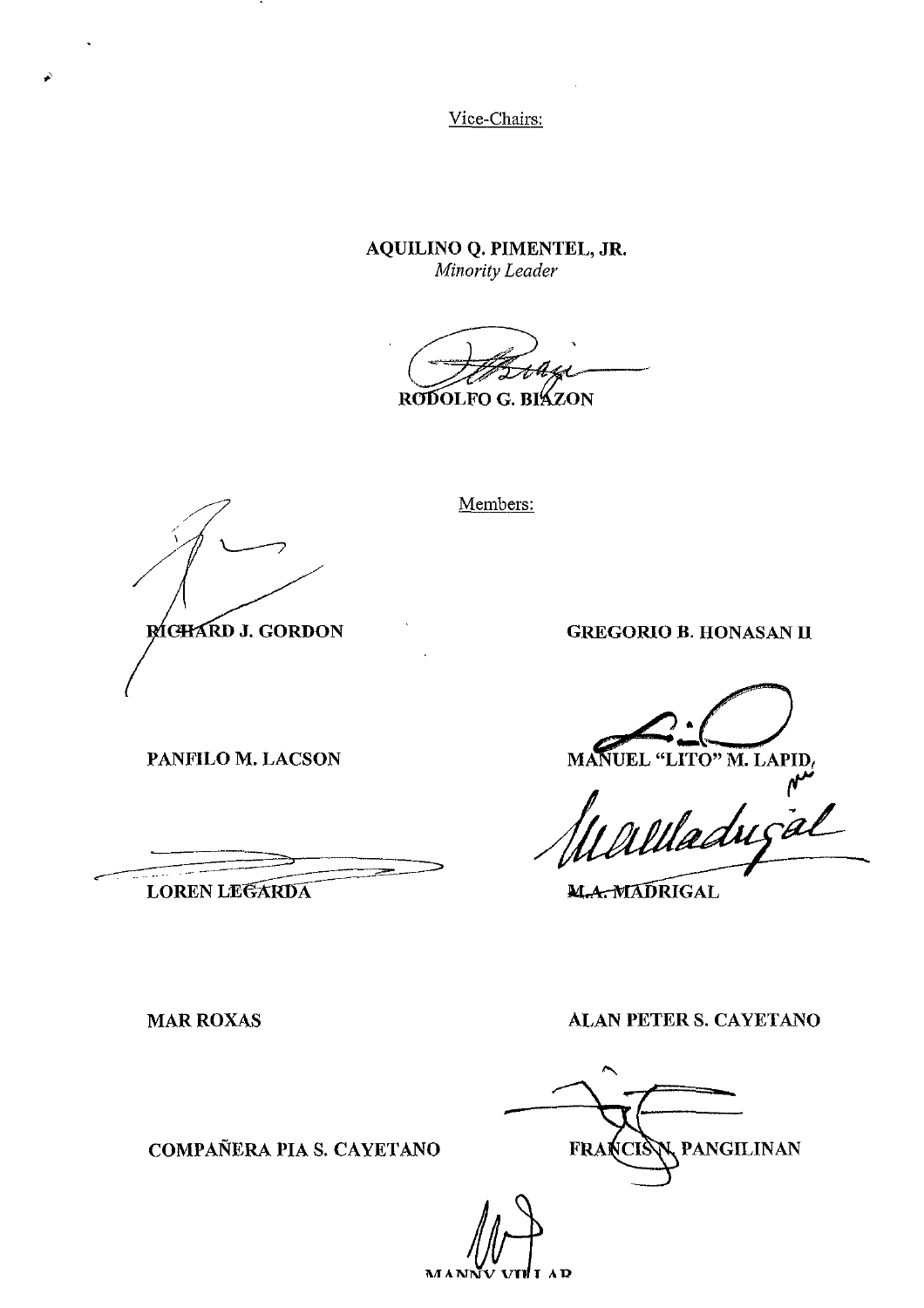Ex-Officio Members:

spla JINGGOY EJERCITO ESTRADA President Pro-Tempore

JUAN MIGUEL F. ZUBIRI Majority Leader

**JUAN PONCE ENRILE** President Senate of the Philippines Pasay City

د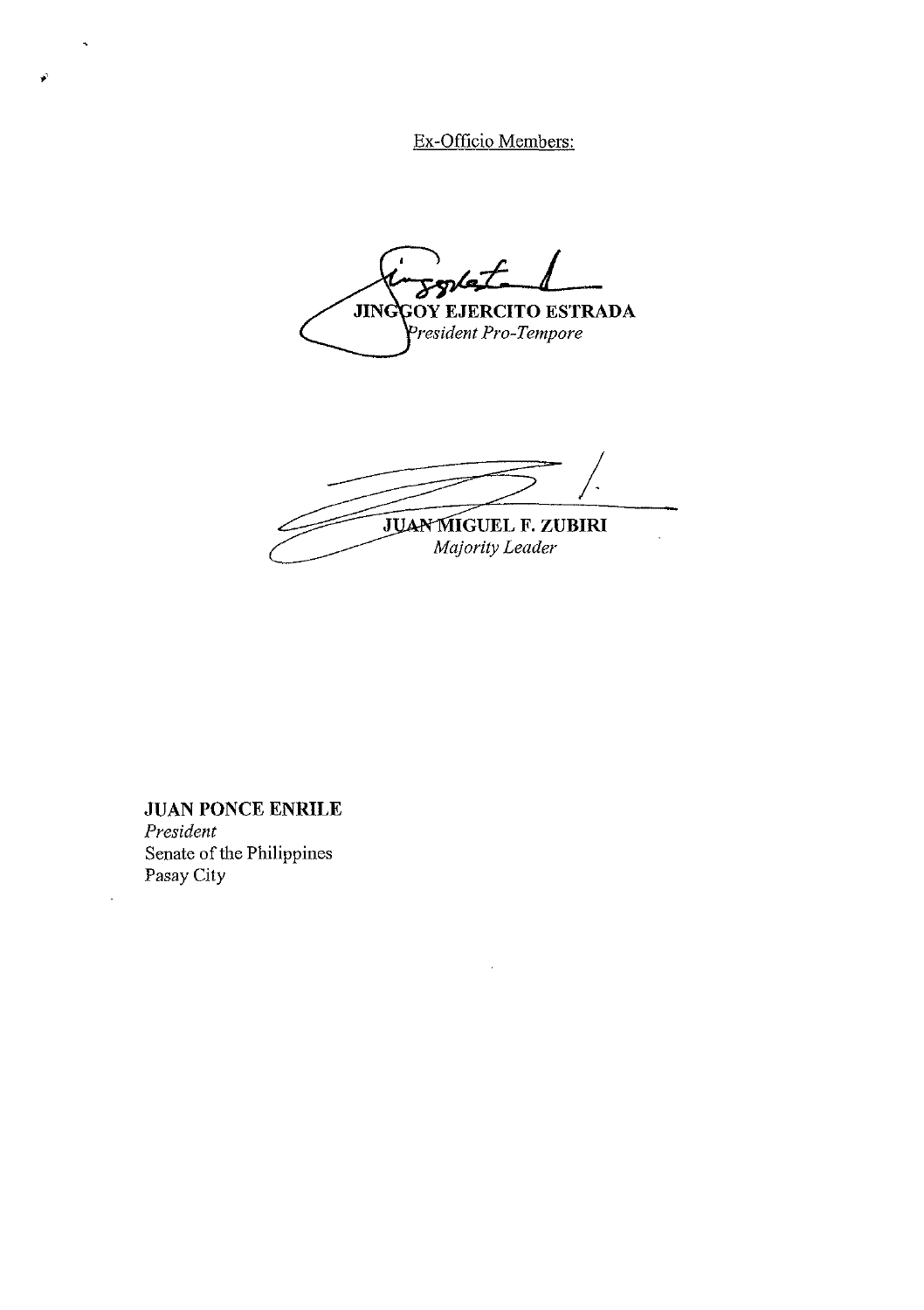| FOURTEENTH CONGRESS OF THE REPUBLIC)        |                    | $0.77 - 0.$             |
|---------------------------------------------|--------------------|-------------------------|
| OF THE PHILIPPINES<br>Third Regular Session |                    | $10 - 30.21$ $10 - 0.0$ |
|                                             | SENATE             |                         |
|                                             | P.S. RES. NO. 1543 | HECEIVED IN A           |
|                                             |                    |                         |

 $\overline{1}$ 

#### Prepared by the Committee on Foreign Relations

#### RESOLUTION CONCURRING IN THE RATIFICATION OF THE ASEAN AGREEMENT ON TRANSBOUNDARY HAZE POLLUTION

WHEREAS, the Constitution, Article 7, Section 21, states: "No treaty or intemational agreement shall be valid and effective unless concurred in by at least twothirds of all the members of the Senate";

WHEREAS, the Asean Agreement on Transboundary Haze Pollution was signed on 10 June 2002 in Kuala Lumpur, Malaysia;

WHEREAS, in ratifying this Agreement, the Philippines reaffirms its commitment to the 19 June 1990 Kuala Lumpur Accord on Environment, the 1995 ASEAN Cooperation Plan on Transboundary Pollution, and the Hanoi Plan of Action, all of which call for the cooperation among ASEAN member-states in the prevention and mitigation of land and forest fires and haze;

WHEREAS, the Agreement aims to prevent and monitor transboundary haze pollution as a result of land aud/or forest fires which should be mitigated through concerted national efforts and intensified regional and intemational co-operation;

WHEREAS, the Agreement provides for the principles that shall guide the Parties in its implementation, as well as their general ohligations in developing aud implementing measures to prevent and monitor transboundary haze pollution, control sources of fire by the identification of fires, development of monitoring, assessment and early warning systems, exchange of information and technology, and the provision of mutual assistance;

WHEREAS, the Agreement envisions the establishment of an Asean Centre to be composed of representatives of the national authorities of the Parties for the purpose of facilitating cooperation aud coordination among them in managing the impact of land and/or forest fires, particularly haze pollution arising from fires;

WHEREAS, the Agreement would help the country gain technical knowledge, through consultation, research and monitoring, in the prevention and control of activities related to land and/or forest fires that may lead to transboundary pollution;

WHEREAS, in the hearing conducted by the Senate Committee on Foreign. Relations on 3 December 2009, the following agencies endorsed the concurrence in the ratification of the Aseau Agreement on Trausboundary Haze Pollution: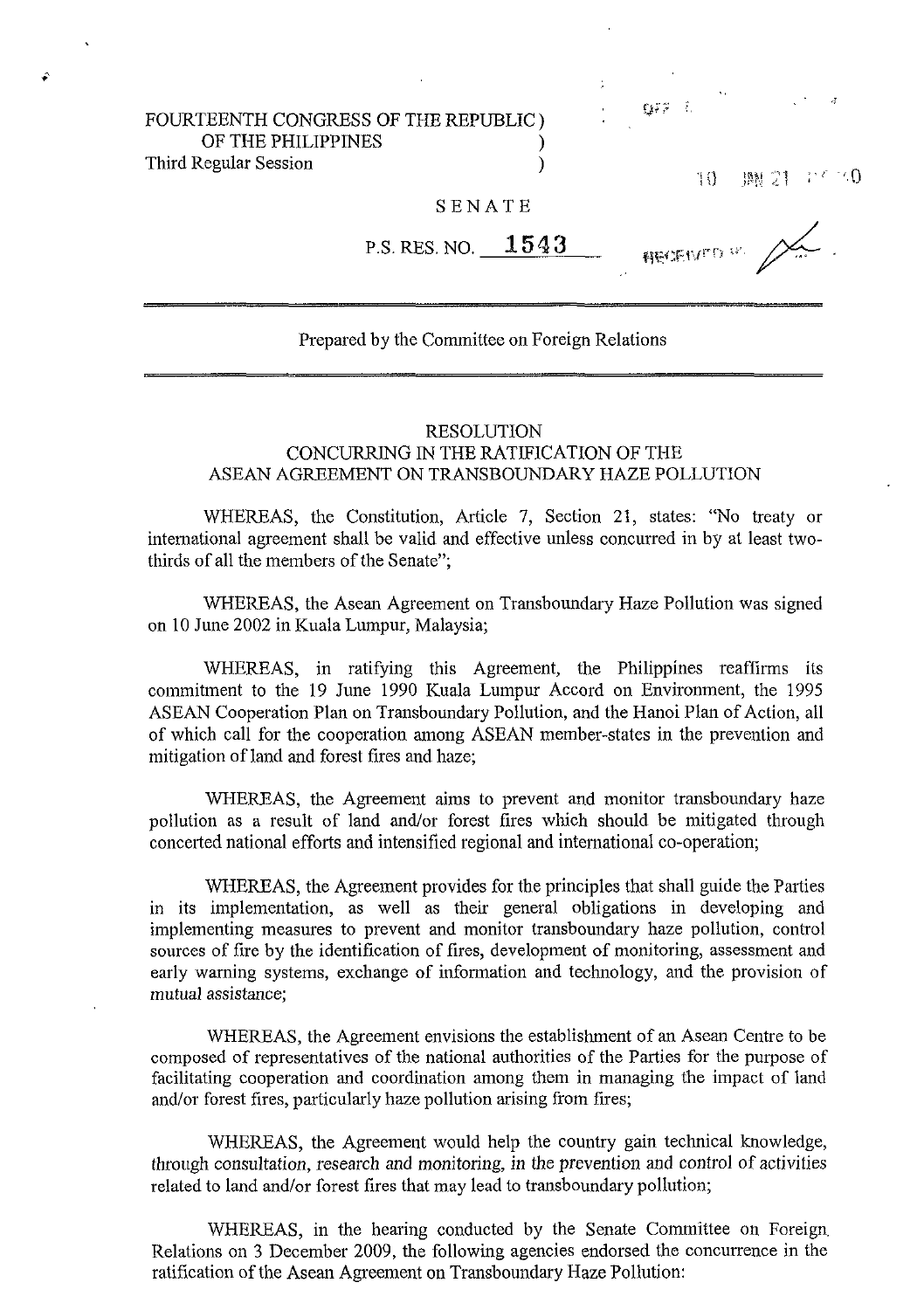- 1. Department of Foreign Affairs (DFA)
- 2. Department of Environment and Natural Resources (DENR)
- 3. Department of Local Government (DILG)
- 4. Philippine Atmospheric, Geophysical and Astronomical Services Administration (PAGASA)

WHEREAS, the President of the Republic of the Philippines finds it advisable to ratify the Agreement and has accordingly submitted it to the Senate for concurrence in its ratification;

NOW, THEREFORE, be it resolved that the Senate of the Philippines concur as it hereby concurs in the ratification of the Asean Agreement on Transboundary Haze Pollution.

Adopted,

 $\ddot{\bullet}$ 

brain Spen fitta MIRIAM DEFENSOK SAMTIAGO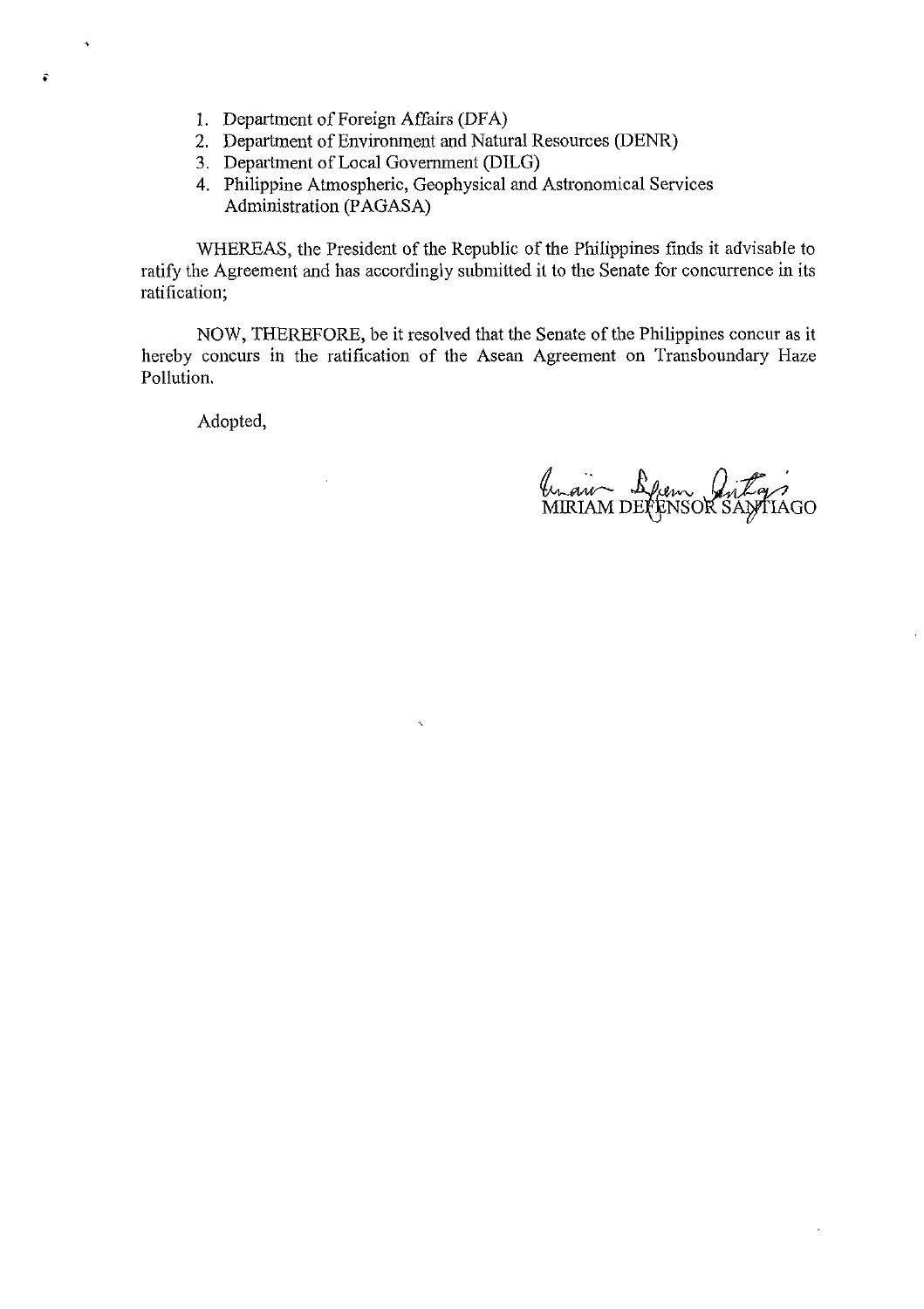

## **ASEAN AGREEMENT ON TRANSBOUNDARY HAZE POLLUTION**

## **The Parties to this Agreement,**

**REAFFIRMING** the commitment to the aims and purposes of the Association of Southeas, Asian Nations (ASEAN) as set forth in the Bangkok Declaration of 8 August 1967, in particular to promote regional co-operation in Southeast Asia in the spirit of equality and partnership and thereby contribute towards peace, progress and prosperity in the region,

**RECALLING** the Kuala Lumpur Aeeord on Environment and Development which was adopted by the ASEAN Ministers of Environment on 19 June 1990 which calls for, inter alia, efforts leading towards the harmonisation of transboundary pollution prevention and abatement practices,

**RECALLING ALSO** the adoption of the 1995 ASEAN Co-operation Plan on Transboundary Pollution, which specifically addressed transboundary atmospheric pollution and called for, inter alia, establishing procedures and mechanisms for co-operation among ASEAN Member States in the prevention and mitigation of land and/or forest fires and haze,

**DETERMINED** to give effect to the 1997 Regional Haze Action Plan and to the Hanoi Plan of Action which call for fully implementing the 1995 ASEAN Cooperation Plan on Transboundary Pollution, with particular emphasis on the Regional Haze Action Plan by the year 2001,

RECOGNISING the existence of possible adverse effects of transboundary haze pollution,

**CONCERNED** that a rise in the level of emissions of air pollutants within the region as forecast may increase such adverse effects,

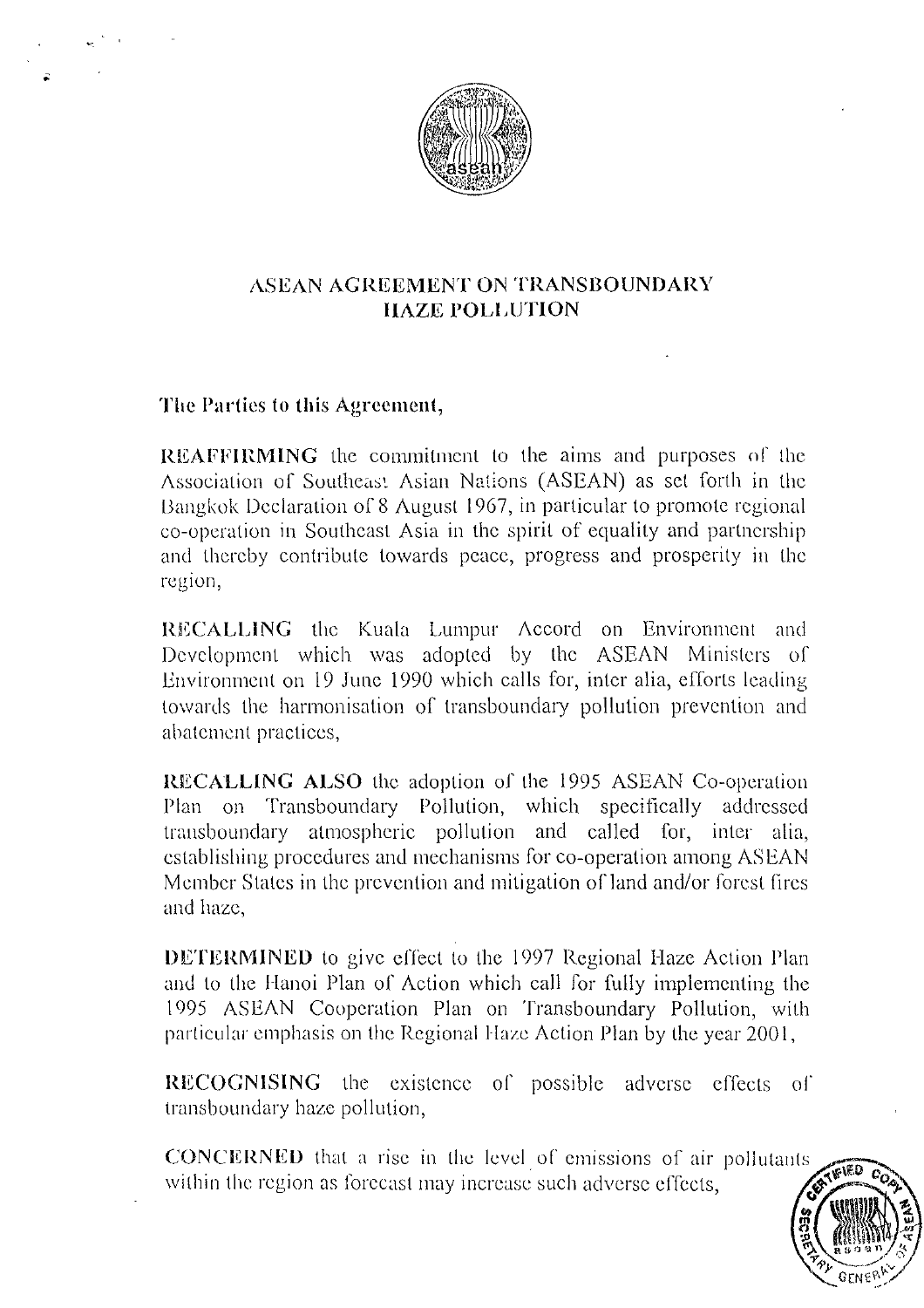RECOGNISING the need to study the root causes and the implications of the transboundary haze pollution and the need to seek solutions for the problems identified,

AFFIRMING their willingness to further strengthen international cooperation to develop national policies Cor preventing and monitoring transboundary haze pollution,

AFFiRMiNG ALSO their willingness to co-ordinate national action [or prevcnting and monitoring transboundary haze pollution through exchange of information, consultation, research and monitoring,

**DESIRING** to undertake individual and joint action to assess the origin. causes, nature and extent of land and/or forest fires and the resulting haze, to prevent and control the sources of such land and/or forest fires and the resulting haze by applying environmentally sound policies, practices and tcchnologies and to strengthen national and regional capabilities and cooperation in assessment, prevention, mitigation and managemcnt of land and/or forest fires and the resulting haze.

CONVINCED that an essential means to achieve such collective action is the conclusion and effective implementation of an Agreement,

Have agreed as follows:

#### PART I. GENERAL PROVISIONS

#### Article I Use of Terms

For the purposes of this Agreement:

- I. "Assisting Party" means a State, international organisation, any other entity or person that offer and/or render assistance to a Requesting Party or a Receiving Party in the event of land and/or forest fires or haze pollution.
- 2. "Competent authorities" means one or more entities designated and authorised by each Party to act on its behalf in the implementation of this Agreement.

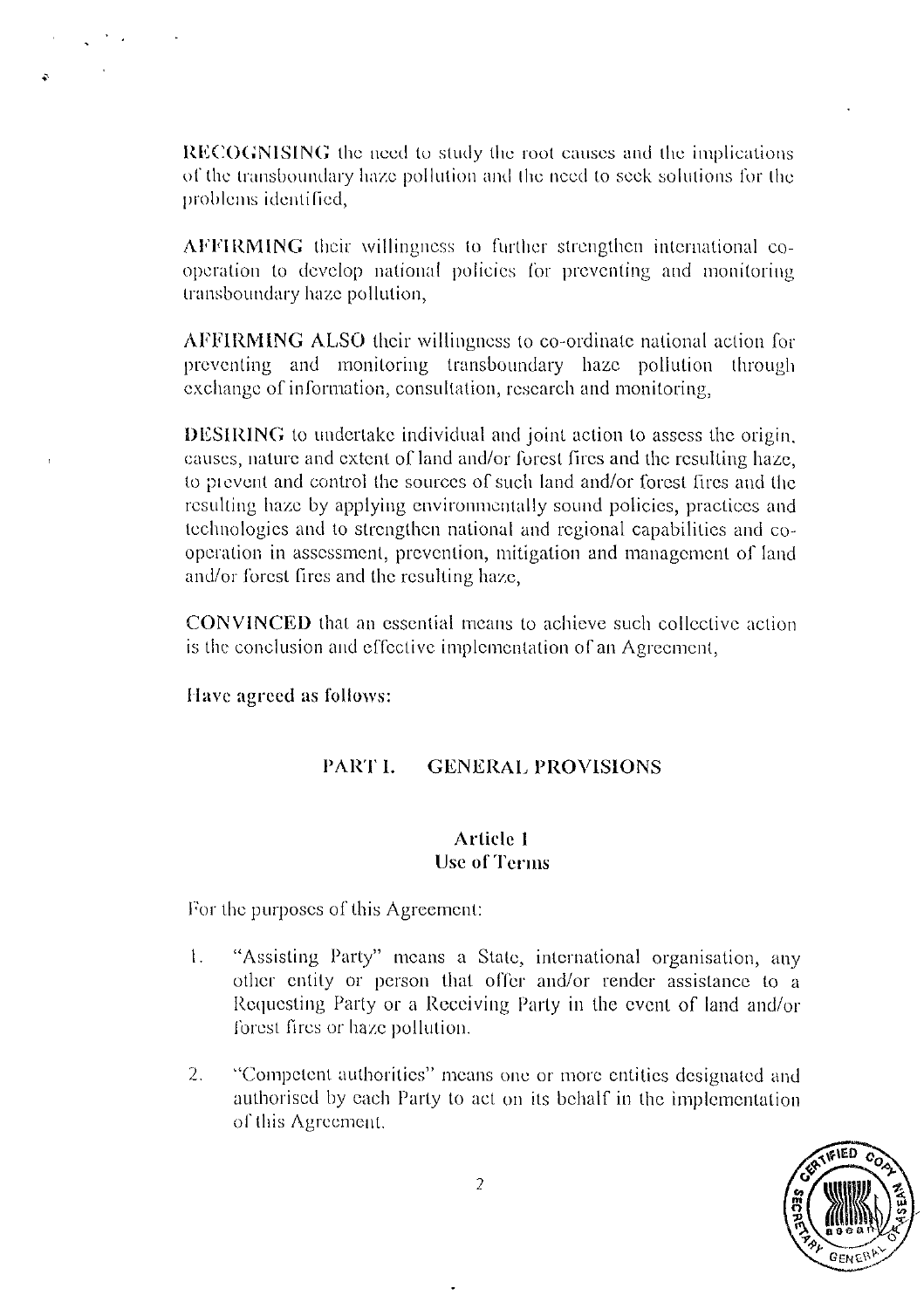- 4. "Tire prone areas" means areas defined by the national authorities as areas where fires are most likely to occur or have a higher tendency to occur.
- 5. "Focal point" means an entity designated and authorised by each Party to receive and transmit communications and data pursuant to the provisions of this Agreement.
- 6. "llaze pollution" means smoke resulting from land and/or forest fire which causes deleterious effects of such a nature as to endanger human health, harm living resources and ecosystems and material property and impair or interfere with amenities and other legitimate uses of the environment.
- 7. "Land and/or forest fires" means lires such as coal scam fires, peat fires, and plantation fires.
- 0. "Mcmber State" means a Mcmber State of the Association of Southeast Asian Nations.
- 9. "Open burning" means any fire, combustion or smouldering that occurs in the open air.
- 10. "Party" means a Member State of ASEAN that has consented to be bound by this Agreement and for which the Agrccment is in force.
- II. "Receiving Party" means a Party that acecpts assistance offered by an Assisting Party or Parties in the event of land and/or forest fires or haze pollution.
- 12. "Requesting Party" means a Party that requests from another Party or Parties assistance in the event of land and/or forest fires or haze pollution.
- 13. "Transboundary haze pollution" means haze pollution whose physical origin is situated wholly or in part within the area under the

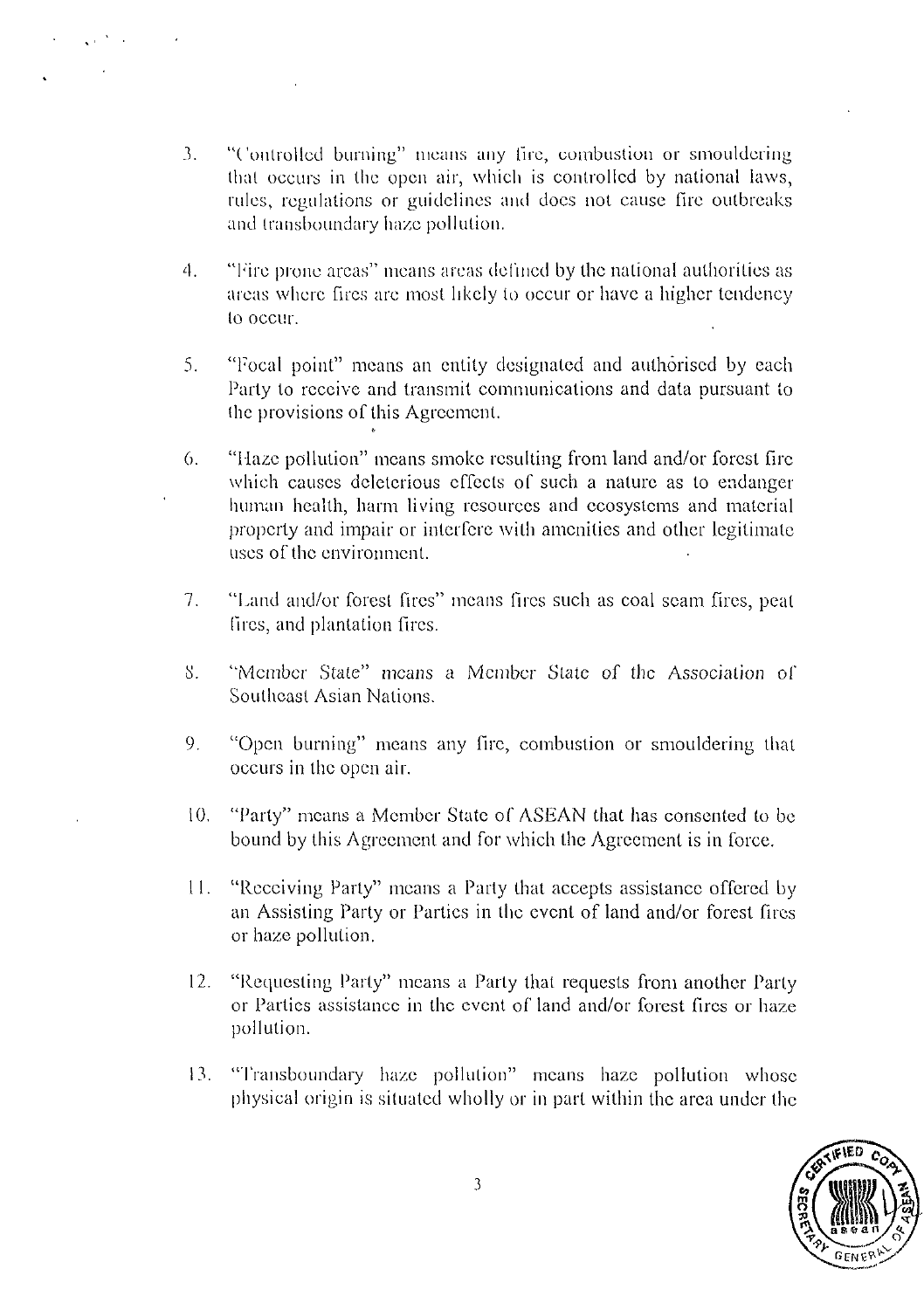national jurisdiction of onc Member State and which is transportcd into the area under the jurisdiction or another Member State.

14. "Zero burning policy" means a policy that prohibits open burning but may allow some forms of controlled burning.

Ĝ.

#### **Article** 2 **Objective**

The objective of this Agreement is to prevent and monitor transboundary haze pollution as a result of land and/or forest fires which should be mitigated, through concerted national efforts and intensified regional and international co-operation. This should be pursued in the overall context of sustainable development and in accordance with the provisions of this Agreement.

## **Article** 3 **Principles**

The Parties shall be guided by the following principles in the implementation of this Agreement:

- 1. The Parties have, in accordance with the Charter of the United Nations and thc principles of intemational law, the sovcreign right to exploit their own resources pursuant to their own environmental and developmental policies, and the responsibility to ensure that activities within their jurisdiction or control do not cause damage to the environment and harm to human health of other States or of areas beyond the limits of national jurisdiction.
- 2. The Parties Shall, in the spirit of solidarity and partnership and in accordance with their respective needs, capabilities and situations, strengthen co-operation and co-ordination to prevent and monitor lranshoundary haze pollution as a result of land and/or forest fires which should be mitigated.
- 3. The Parties should take precautionary measures to anticipate, prevent and monitor tranboundary haze pollution as a result of land and/or forest fires which should be mitigated, to minimise its adverse effects. Where there are threats of serious or irreversible damage from transboundary haze pollution, even without full

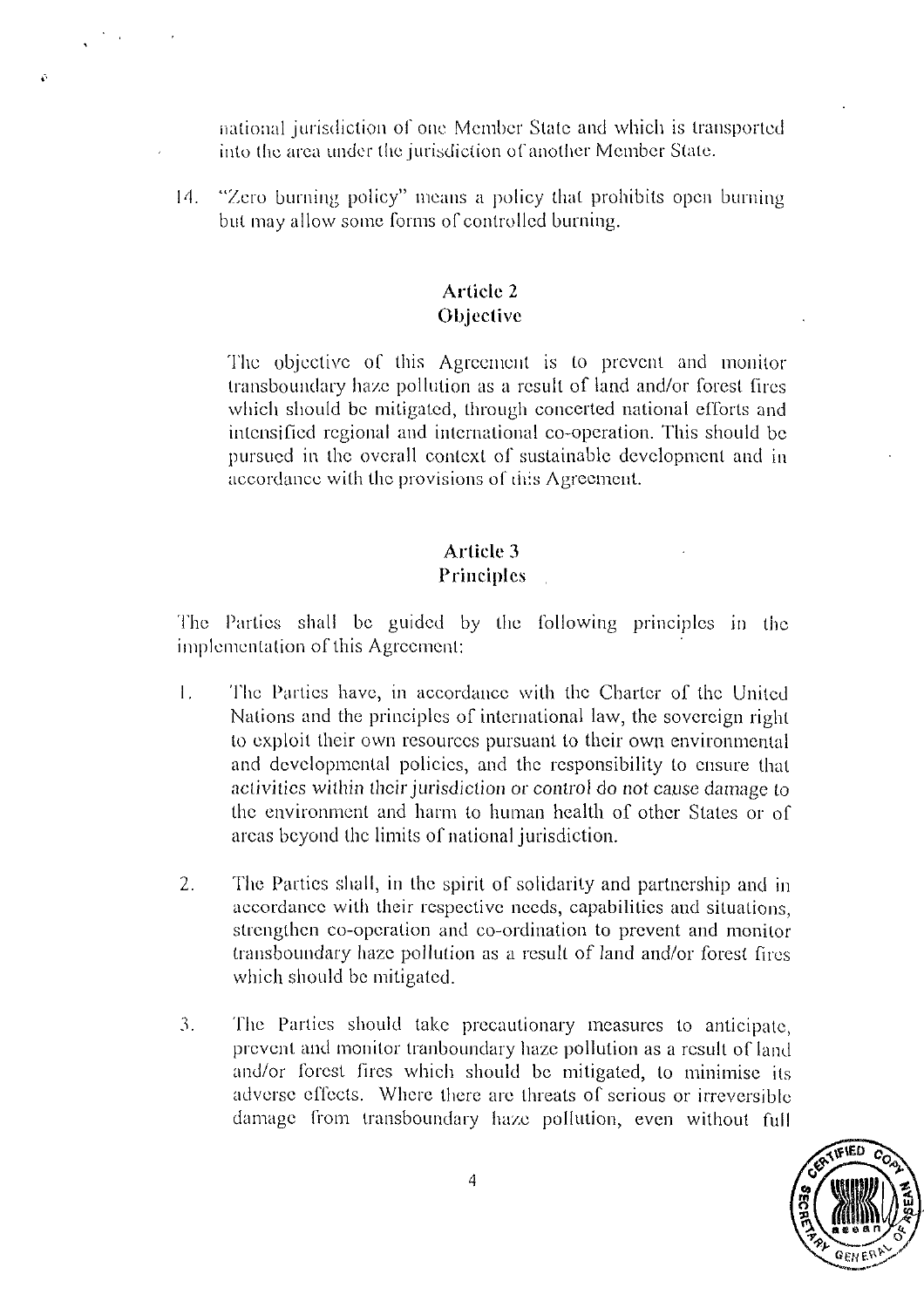scientific certainty, precautionary measures shall be taken by Parties concerned.

- 4. The Partics should manage and usc their natural resources, including forest and land resources, in an ecologically sound and sustainable manner.
- 5. The Parties, in addressing transboundary haze pollution, should involve, as appropriate, all stakeholders, including local communities, non-governmental organisations, farmers and private enterprises.

## **AI·tide 4 General Obligations**

In pursuing the objective of this Agreement, the Parties shall:

- I. Co-operate **in** developing and implementing measures to prevent and monitor transboundary haze pollution as a result of land and/or forest fires which should be mitigated, and to control sources of fires, including by the identification of fires, devclopment of monitoring, assessment and early warning systems, cxchange of information and technology, and the provision of mutual assistance.
- 2. When the transboundary haze pollution originates from within their territories, respond promplly to a request for relevant information or consultations sought by a State or States that arc or may be affected by such transboundary haze pollution, with a view to minimising the consequences of the transboundary haze pollution.
- 3. Take legislative, administrative and/or other measures to implement their obligations under this Agreement.

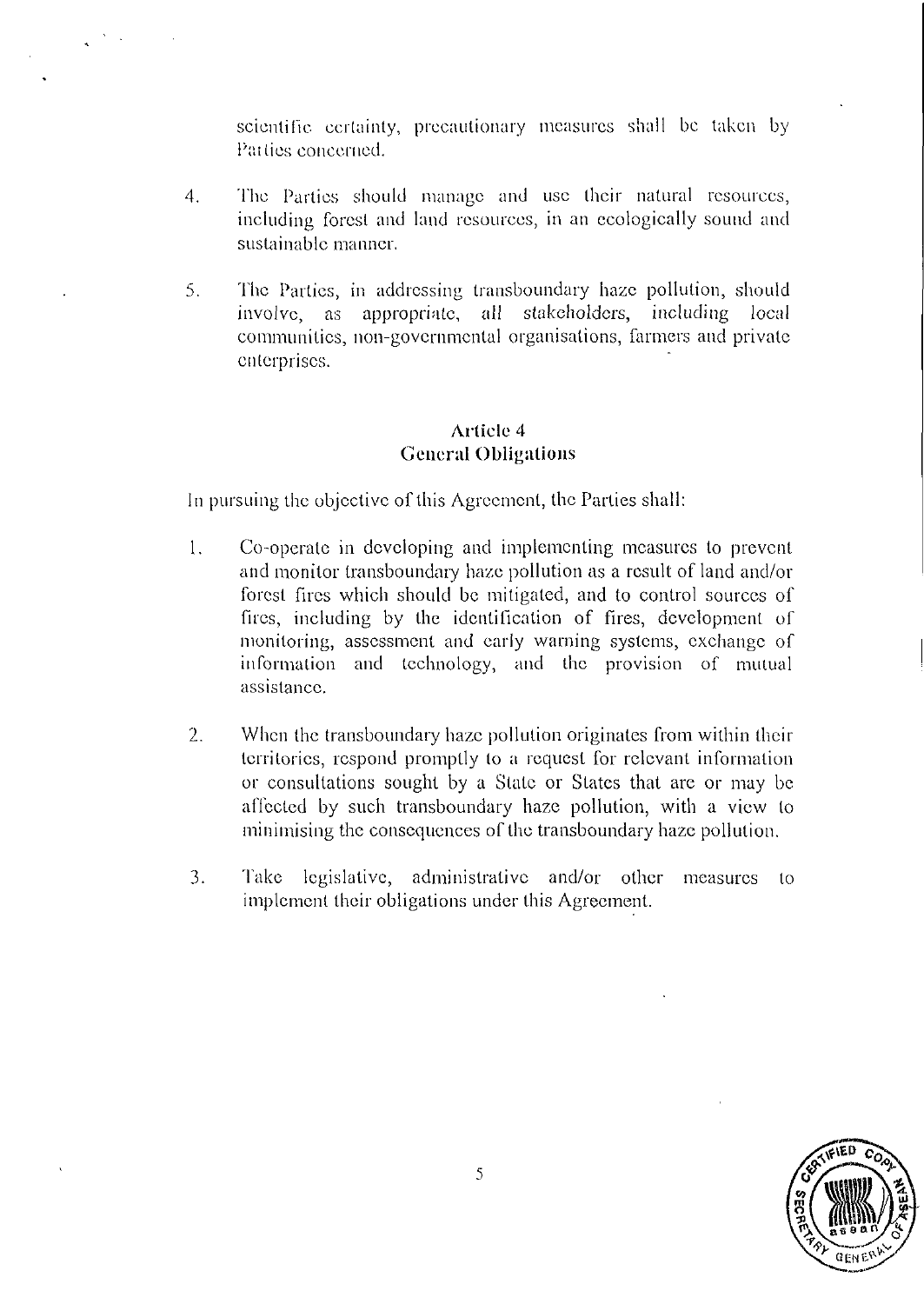## **PART II. MONITORING, ASSESSMENT, PREVENTION AND RESPONSE**

#### **Article** 5

## **ASEAN Co-ordinating Centre for Transboundary Haze Pollution Control**

- 1. The ASEAN Co-ordinating Centre for Transboundary Haze Pollution Control, hereinafter referred to as "the ASEAN Centre", is hereby established for the purposes of facilitating co-operation and co-ordination among the Parties in managing the impact of land and/or forest fires in particular haze pollution arising from such fires.
- 2. The ASEAN Centre shall work on the basis that the national authority will act first to put out the fires. When the national authority declares an emergency situation, it may make a request to the ASEAN Centre to provide assistance.
- 3. A Committce composcd of representatives of the national authorities of the Parties shall oversee the operation of the ASEAN Centre.
- 4. The ASEAN Centre shall carry out the functions as set out in **Annex** and any other functions as directed by the Conference of the Parties.

## **Article (, Competent Authorities and Focal Points**

- I. Each Party shall dcsignate onc or more Competent Authorities and a Focal Point that shall be authorised to act on its behalf in the performance of the administrative functions required by this Agreement.
- 2. Each Party shall inform other Parties and the ASEAN Centre, of its Competent Authorities and Focal Point, and of any subsequent changes in their designations.

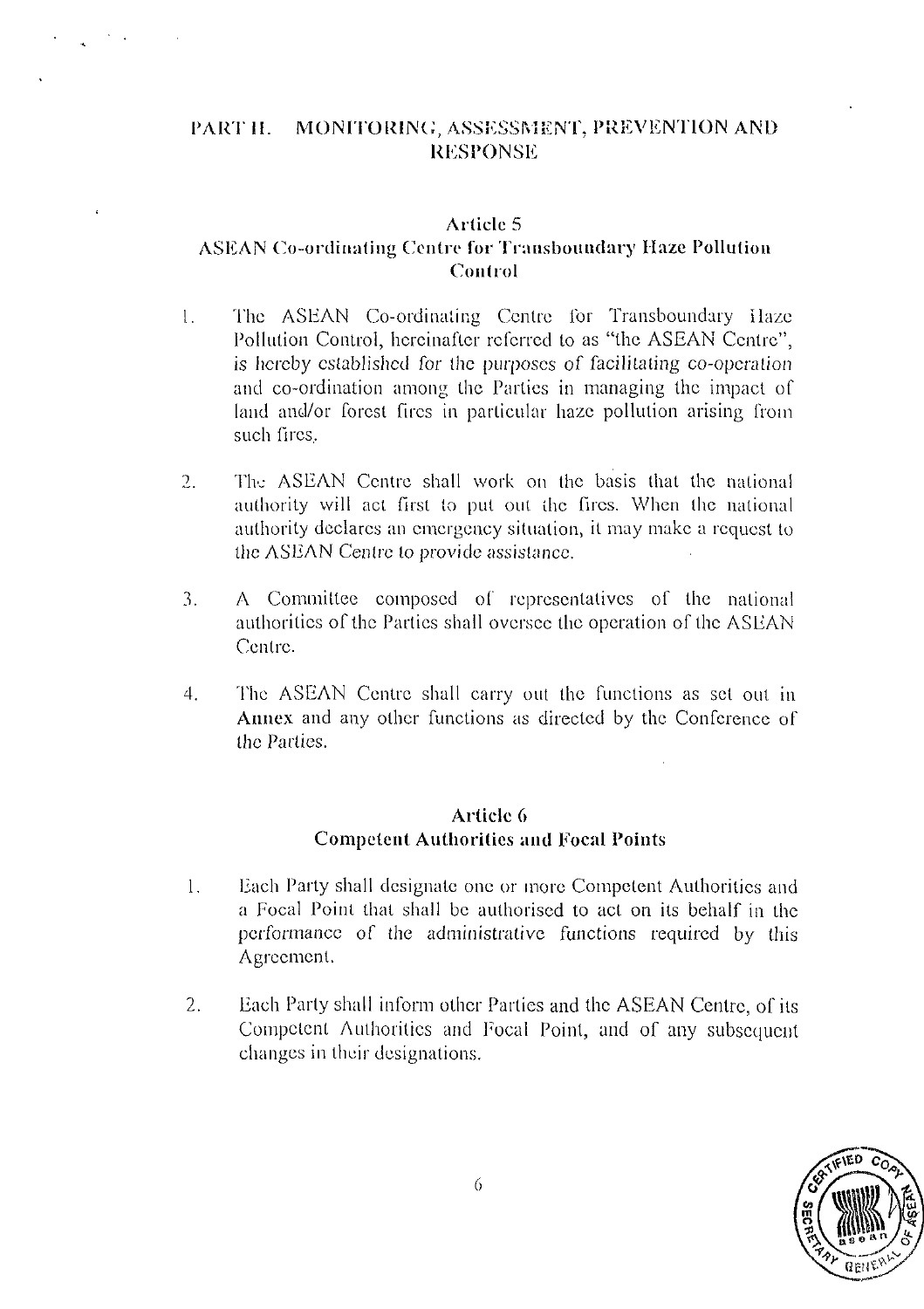3. The ASEAN Centre shall regularly and expeditiously provide to Parties and relevant international organisations the information referred to in paragraph 2 above.

## **Article** 7 **Monitoring**

- I. Each Party shall take appropriate measures to monitor:
	- a. all fire pronc arcas,
	- b. all land and/or forest fircs,
	- c. the environmental conditions conducive to such land and/or forcst fires, and
	- d. haze pollution arising from such land and/or forest fires.
- 2. Each Party shall designate one or more bodies to function as National Monitoring Centres, to undertake monitoring referred to in paragraph 1 above in accordance with their respective national procedures.
- 3. The Parties, in the event that there are fires, shall initiate immediate action to control or to put out the (ires.

# Article 8

#### Assessment

- 1. Each Party shall ensure that its National Monitoring Centre, at agreed regular intervals, communicates to the ASEAN Centre, directly or through its Focal Point, data obtained relating to fire prone areas, land and/or forest fires, the environmental conditions conducive to such land and/or {'orest fires, and haze pollution arising from such land and/or forest fires.
- 2. The ASEAN Centre shall receive;, consolidate and analyse the data communicated by thc respective; National Monitoring Centres or Focal Points.
- 3. On the basis of analysis of the data received, the ASEAN Centre shall, where possible, provide to each Party, through its Focal Point, an asscssmcnt of risks to human health or the environment

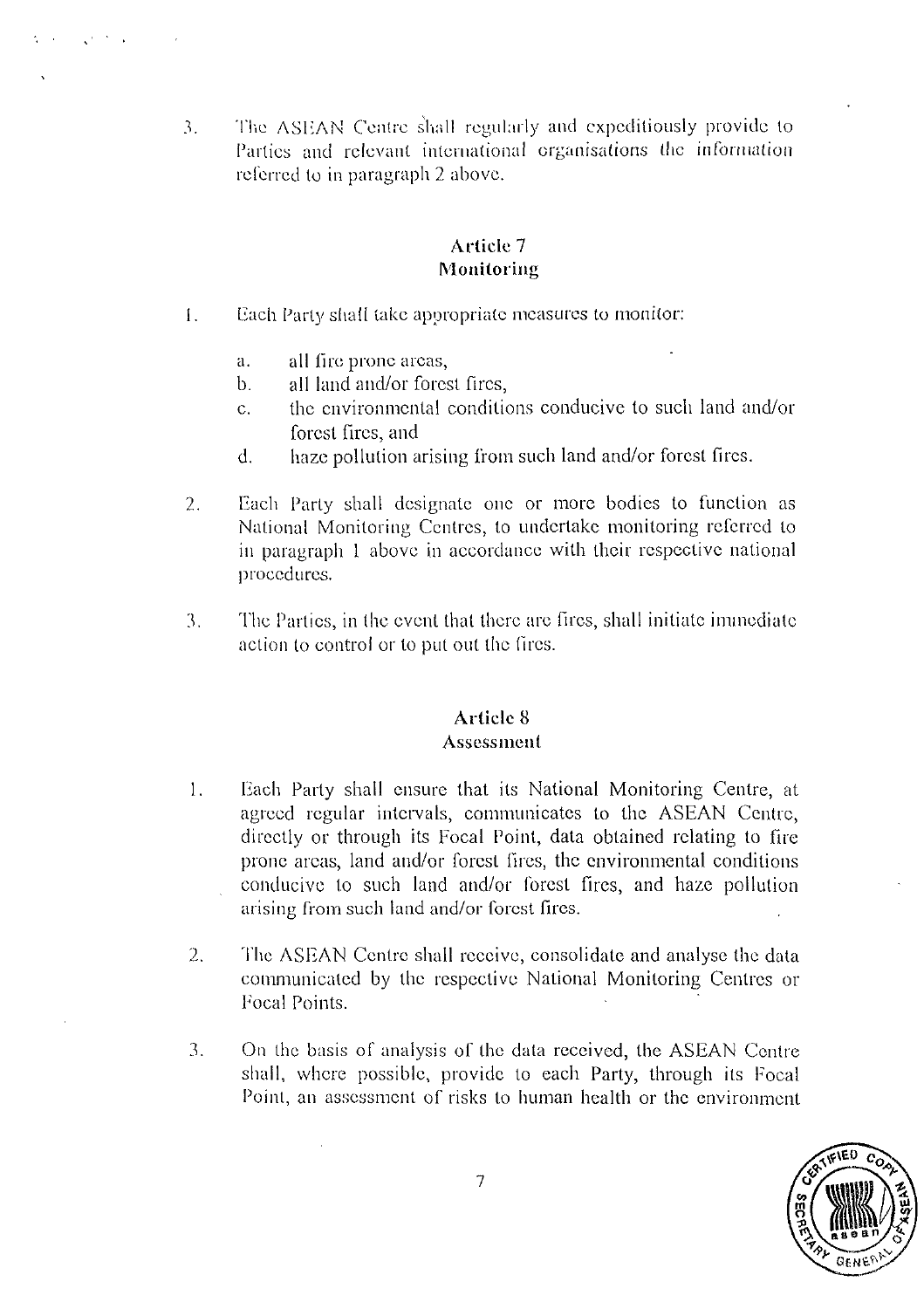arising from land and/or forest fires and the resulting transboundary haze pollution.

## **Article 9 Prevention**

Each Party shall undcrtakc measures to prevent and control activities related to land and/or forest fires that may lead to transboundary hazc pollution, which inelude:

- a. Developing and implementing legislative and other regulatory measures, as well as programmes and stralegies to promote zero burning policy to deal with land and/or forest fires resulting in transboundary haze pollution;
- b. Developing other appropriate policies to curb activities that may lead to land and/or forest fires;
- e. Identifying and monitoring areas prone to occurrence of land and/or forest fires;
- d. Strengthening local fire management and fircfighting capability and co-ordination to prevent the occurrence of land and/or forest fires;
- e. Promoting public education and awareness-building campaigns and strengthening community participation in fire management to prevent ·land and/or forest fires and haze pollution arising from such fires;
- <sup>1</sup>'. Promoting and utilising indigenous knowledge and practices in fire prevention and management; and
- g. Ensuring that legislative, administrative and/or other relevant measures are taken to control open burning and to prevent land clearing using fire.

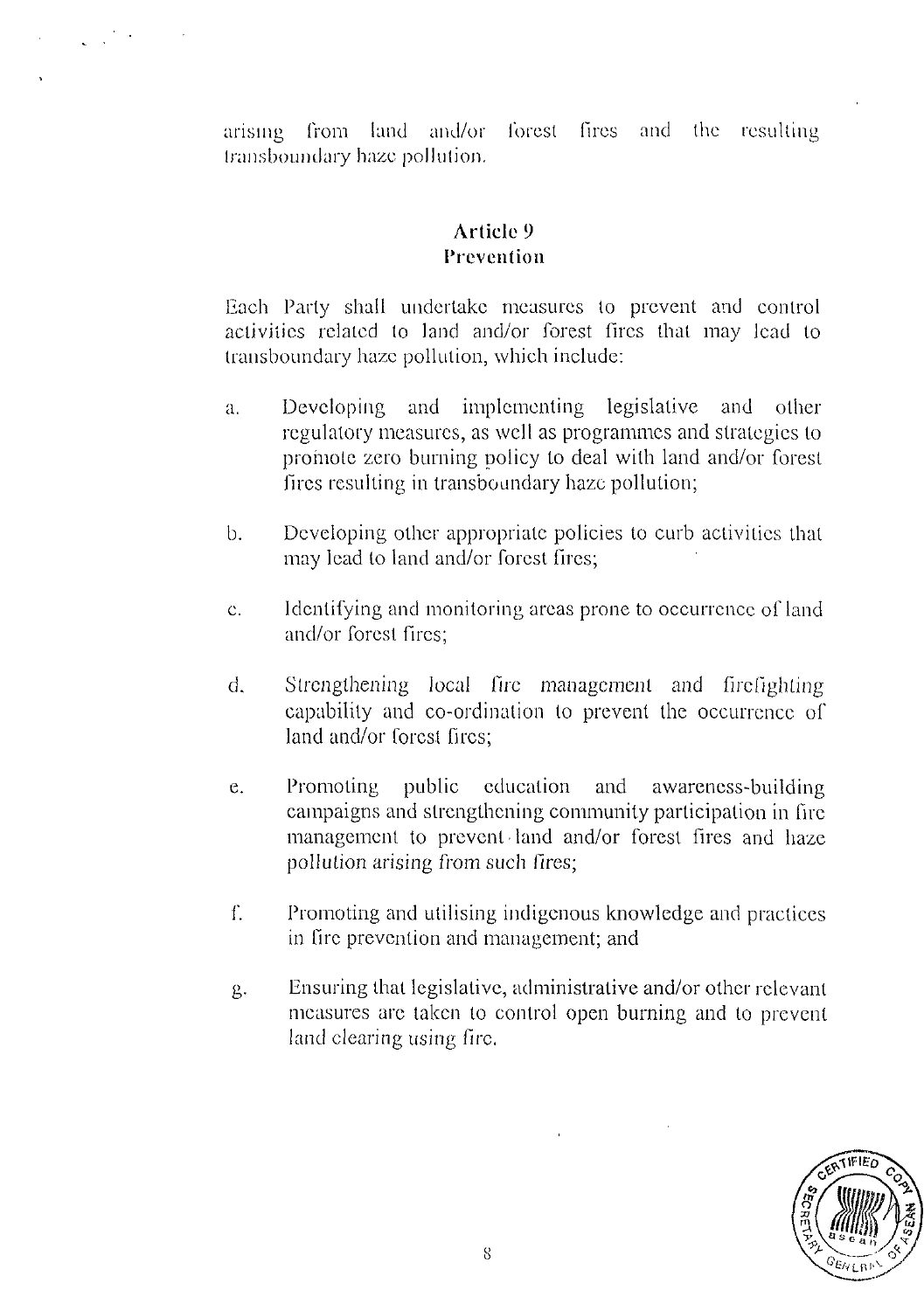#### Article 10 **Preparedness**

- The Parties shall, jointly or individually, develop strategies and  $\mathbf{L}$ response plans to identify, manage and control risks to human health and the environment arising from land and/or forest fires and related haze pollution arising from such fires.
- The Parties shall, as appropriate, prepare standard operating  $2.$ procedures for regional co-operation and national action required under this Agreement.

### Article 11 **National Emergency Response**

- Each Party shall ensure that appropriate legislative, administrative  $\mathbf{I}$ . and financial measures are taken to mobilise equipment, materials, human and financial resources required to respond to and mitigate the impact of land and/or forest fires and haze pollution arising from such fires.
- Each Party shall forthwith inform other Parties and the ASEAN 2. Centre of such measures.

#### Article 12 Joint Emergency Response through the Provision of Assistance

- $\mathbf{1}$ . If a Party needs assistance in the event of land and/or forest fires or haze pollution arising from such fires within its territory, it may request such assistance from any other Party, directly or through the ASEAN Centre, or, where appropriate, from other States or international organisations.
- $2.$ Assistance can only be employed at the request of and with the consent of the requesting Party, or, when offered by another Party or Parties, with the consent of the receiving Party.
- $3.$ Each Party to which a request for assistance is directed shall promptly decide and notify the requesting Party, directly or through the ASEAN Centre, whether it is in a position to render the assistance requested, and of the scope and terms of such assistance.

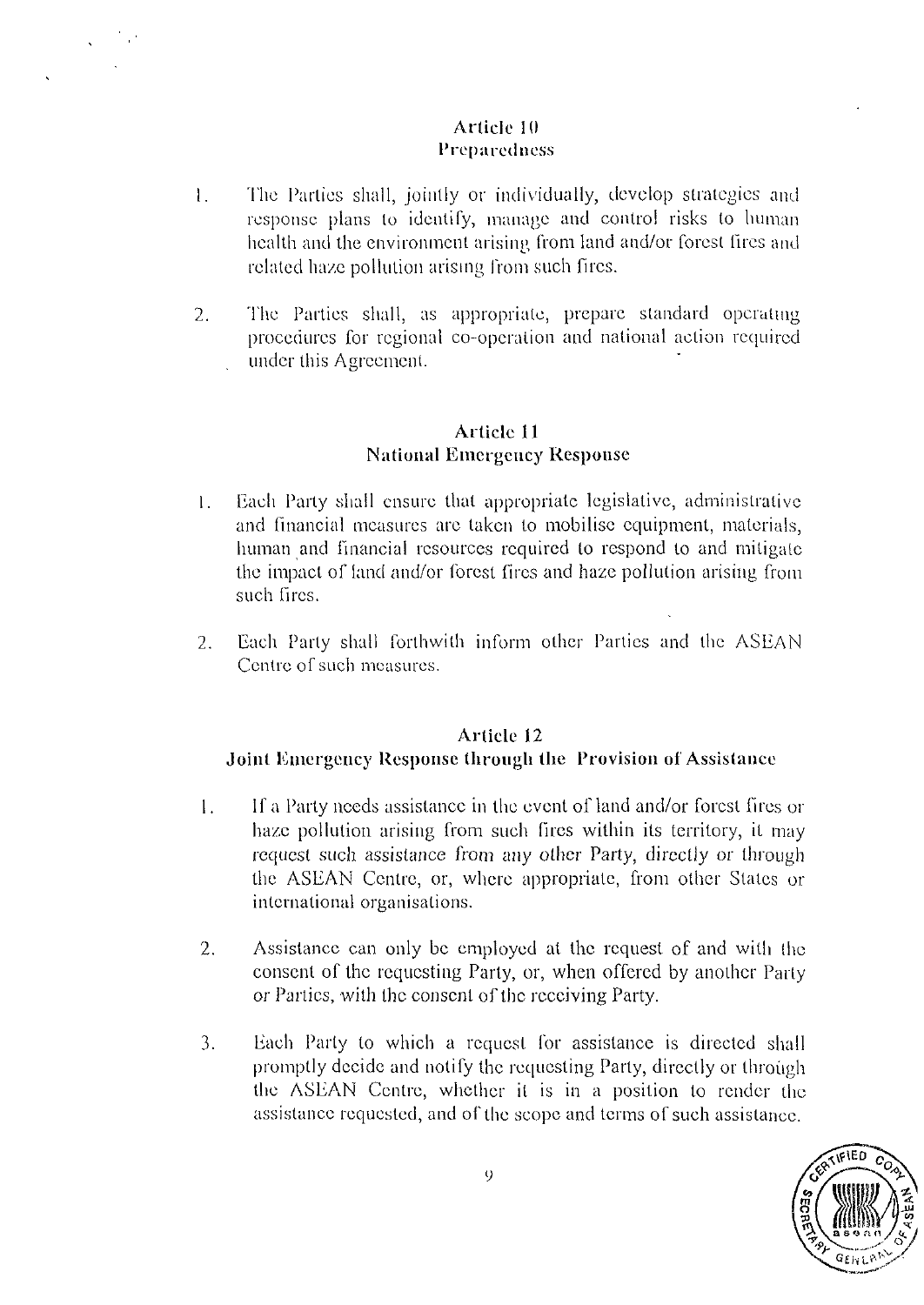- 4. Each Party to which an offer of assistance is directed shall promptly decide and notify the assisting Party, directly or through the ASEAN Centre, whether it is in a position to accept the assistance offered, and of the scope and terms of such assistance.
- 5. The requesting Party shall specify the scope and type of assistance required and, where practicable, provide the assisting Party with such information as may be necessary for that Party to determine the extent to which it is able to meet the request. In the event that it is not practicable for the requesting Party to specify the scope and type of assistance required, the requesting Party and assisting Party shall, in consultation, jointly assess and decide upon the scope and type of assistance required.
- 6. The Parties shall, within the limits of their capabilities, identify and notify the ASEAN Centre of experts, equipment and materials which could be made available for the provision of assistance to other Parties in the event of land and/or forest fires or haze pollution resulting from such fires as well as the tcrms, especially financial, undcr which such assistance could bc providcd.

## Article 13 Direction and Control of Assistance

Unlcss otherwise agreed:

- 1. The requesting or receiving Party shall exercise the overall direction, control, co-ordination and supervision of the assistance within its territory. The assisting Party should, where the assistance involves personnel, designate in consultation with the requesting or receiving Party, the person or entity who should be in charge of and retain immediate operational supervision ovcr the personnel and the equipment provided by it. The designated person or entity should excrcisc such supervision in co-operation with the appropriate authorities of the requesting or receiving Party.
- 2. The requesting or receiving Party shall provide, to the extent possible, local facilities and services for the proper and effective administration of the assistance. It shall also cnsure the protection of personncl, equipment and materials brought into its territory by or on behalf of the assisting Party for such purposes.

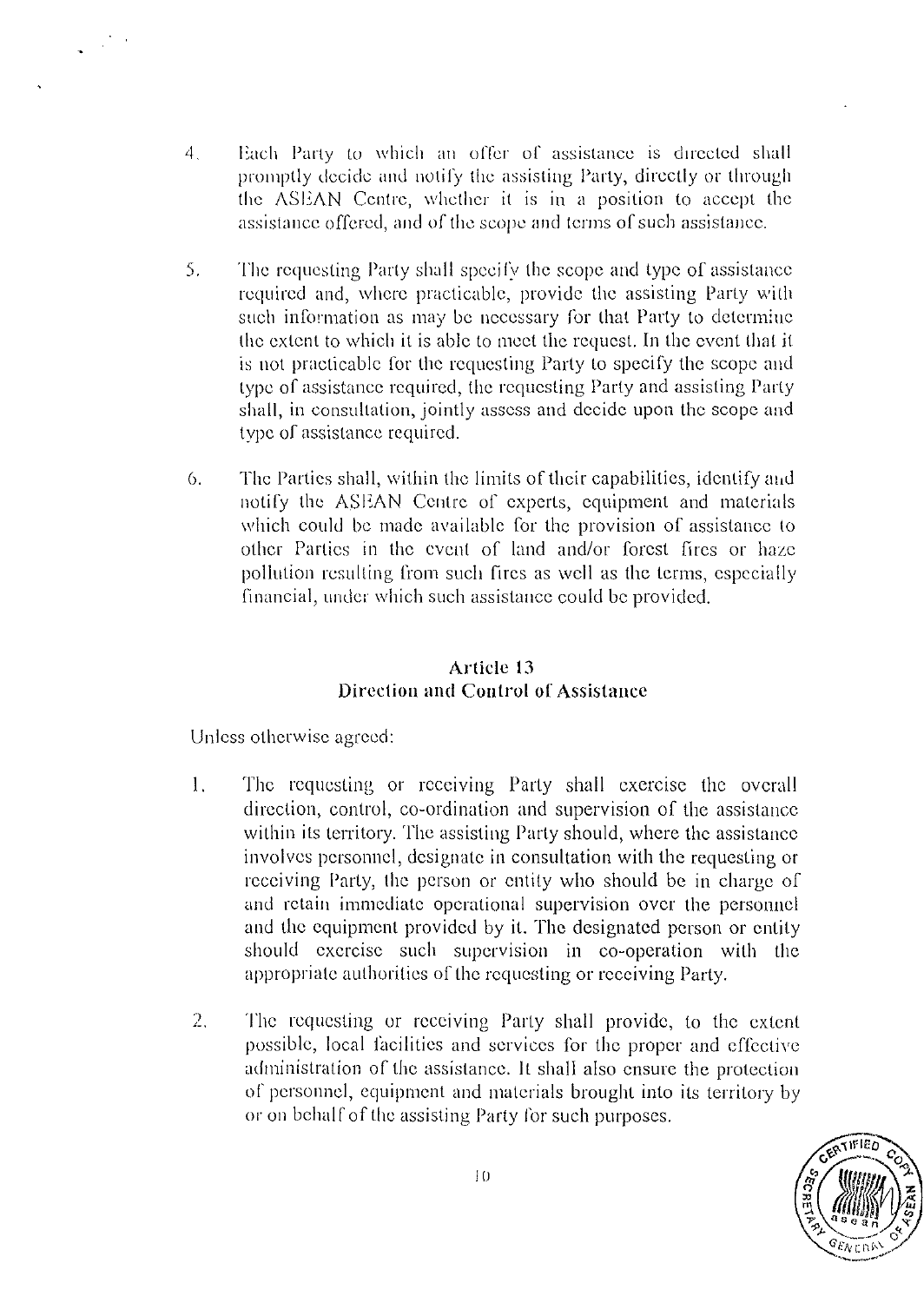3. !\ Party providing or receivlng assistance **in** response to a request referred to in paragraph  $(1)$  above shall co-ordinate that assistance within its territory.

## Article 14 Exemptions and Facilities in Respect of the Provision of Assistance

- I. Thc requesting or receiving Party shall accord to personnel of the assisting Party and personnel acting on its behalf, the necessary exemptions and facilities for the performance of their functions.
- 2. The requesting or receiving Party shall accord the assisting Party exemptions from taxation, duties or other charges on the equipment and materials brought into the territory of the requesting or receiving Party for the purpose of the assistance.
- 3. The requesting or recciving Party shall facilitate the entry into, stay in and depatiure from its territory of personnel and of equipment and materials involved or used in the assistance.

## Article 15

## Transit of Personnel, Equipment and Materials in Respect of the Provision of Assistance

Each Party shall, at thc request of the Party concerned, seck to facilitate the transit through its territory of duly notified personnel, equipment and materials involved or used in the assistance to the requesting or receiving Party.

## PART Ill. TECHNICAL CO-OPERATION AND SCIENTIFIC RESEARCH

## Article 16 Technical Co-operation

I. In order to increase the preparedness for and to mitigate the risks to human health and the environment arising from land and/or forest

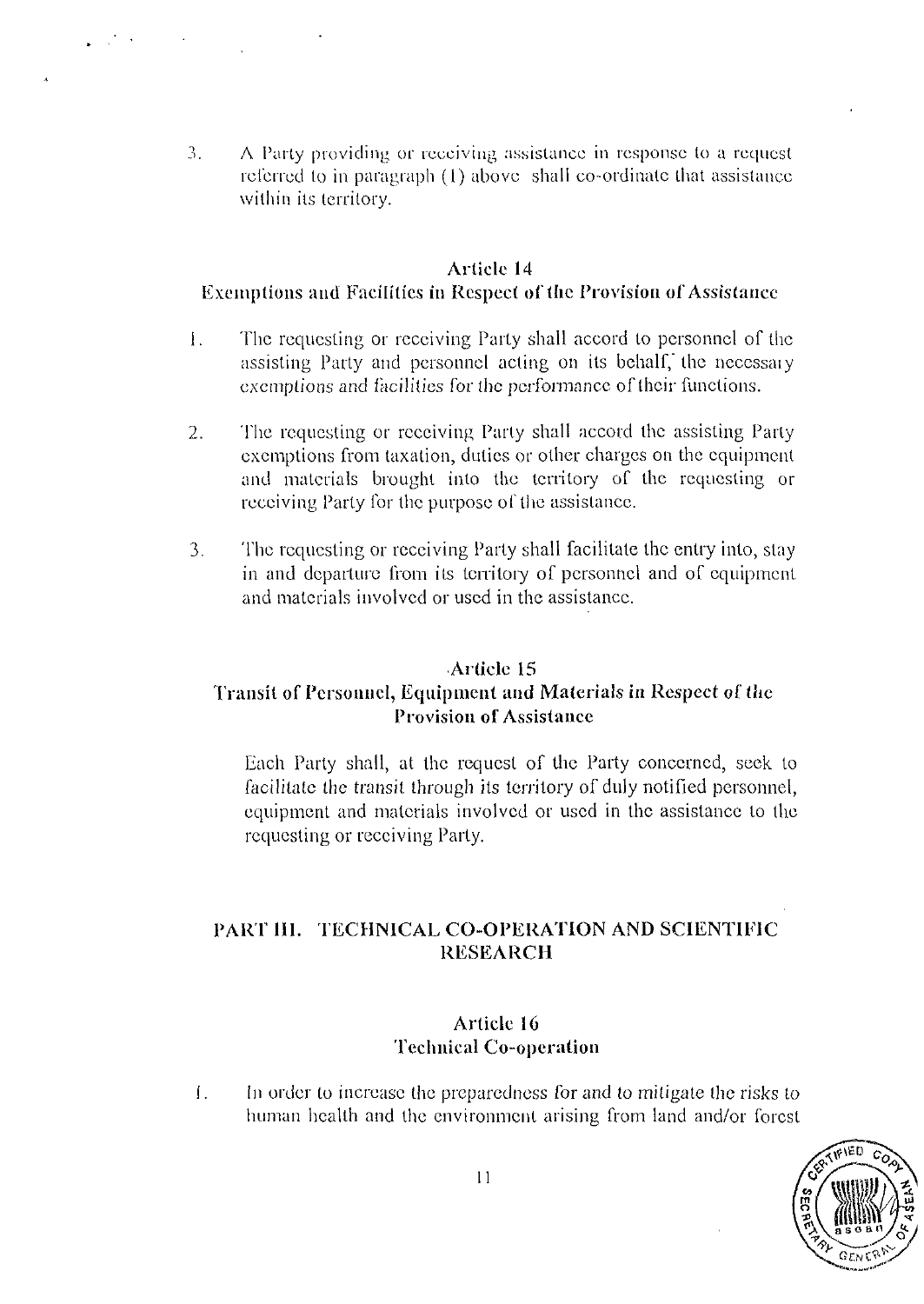fires or haze pollution arising from such fires, the Parties shall undertake technical co-operation in this field, including the following:

- a. Facilitate mobilisation of appropriate resources within and outside the Parties;
- b. Promote the standardisation of the reporting format of data and information;
- c. Promote the exchange of relevant information, expertise, technology, techniques and know-how;
- d. Provide or make arrangements for relevant training, education and awareness-raising campaigns, **in** particular relating to the promotion of zero-burning practices and the impact of haze pollution on human health and the environment:
- e. Develop or establish techniques on controlled burning particularly for shifting cultivators and small farmers, and to exchange and share experiences on controlled-burning practices;
- f. Facilitate exchange of experience and relevant information among enforcement authorities of the Parties;
- g. Promote the development of markets for the utilisation of biomass and appropriate methods for disposal of agricultural **wastes;**
- h. Develop training programmes for firefighters and trainers to be trained at local, national and regional levels; and
- i. Strengthen and enhance the technical capacity of the Parties to implement this Agreement.
- 2. The ASEAN Centre shall facilitate activities for technical cooperation as identified in paragraph I above.

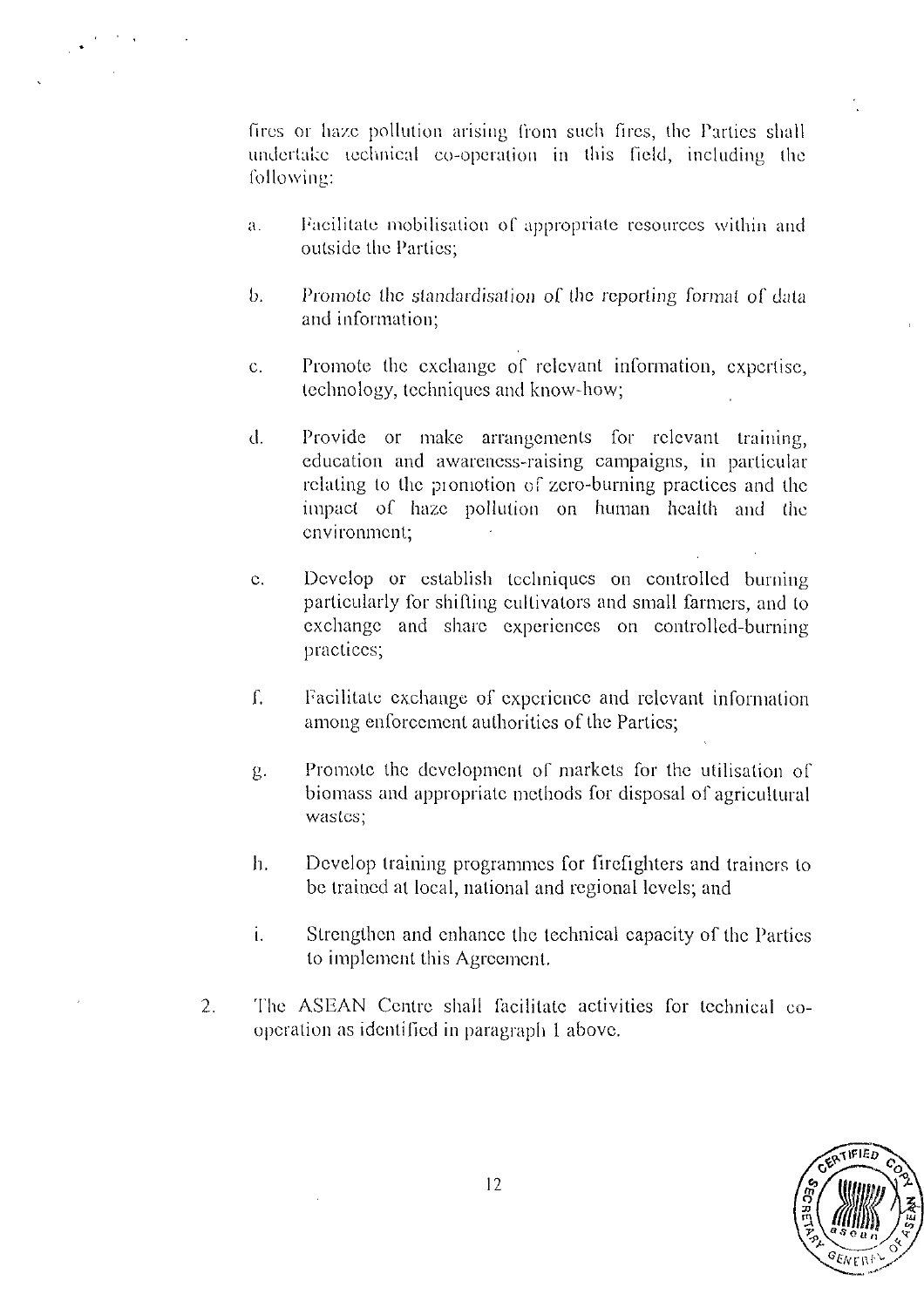#### Article 17 Scientific Research

The Parties shall individually or jointly, including in co-operation with appropriate international organisations, promote and, whenever possible, support scientific and technical research programmes related to thc root causcs and conscquences or transboundary haze pollution and the means, methods, techniques and equipment for land and/or forest fire management, including fire fighting.

## **PART** IV. INSTITUTIONAL ARRANGEMENTS

#### Article 18 Conference of the Partics

- I. A Confercnce of the Parties is hereby established. The first meeting of the Conference of the Parties shall be convened by the Secretariat not later than one year after the entry into force of this Agrcement. Thcreaftcr, ordinary meetings of the Conference of the Parties shall be held at least once every year, in as far as possible in conjunction with appropriate meetings of ASEAN.
- 2. Extraordinary meetings shall be held at any other time upon the request of one Party provided that such request is supported by at least one other Party.
- 3. The Conference of the Parties shall kcep under continuous review and evaluation thc implcmcntation of this Agrecment and to this end shall:
	- a. Take sueh action as is necessary to ensure the effective implementation of this Agreement;
	- b. Consider reports and other information which may be submitted by a Party directly or through the Secretariat;
	- c. Consider and adopt protocols in accordance with the Article 21 of this Agreement;

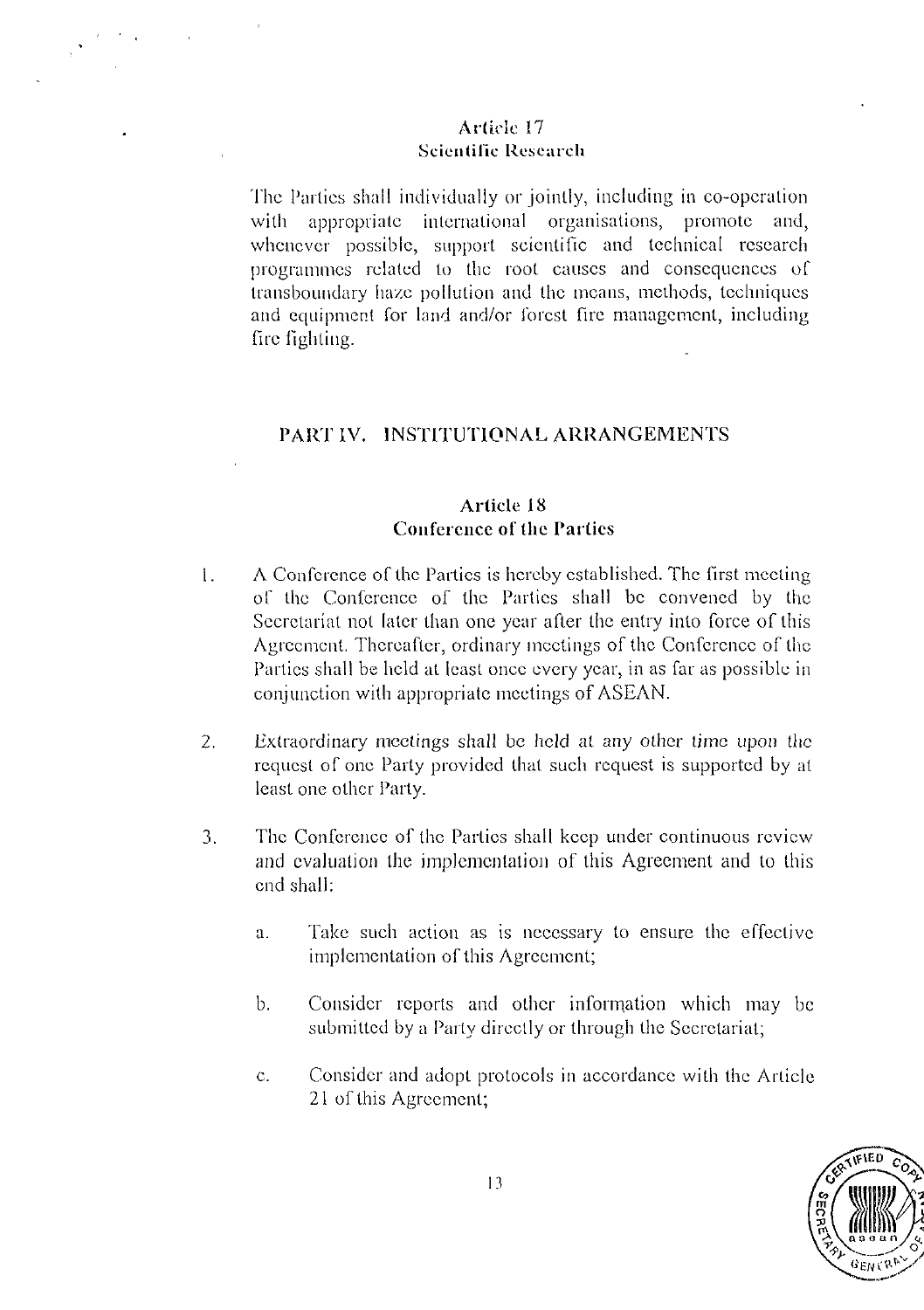- d. Consider and adopt any amendment to this Agreement;
- e. Adopt, review and amend as required any Annexes to this Agreement;
- r. Establish subsidiary bodies as may be required for tlie implementation of this Agreement; and
- g. Consider and undertake any additional action that may be required for the achievement of the objective of this Agreement.

#### Article 19 **Secretariat**

- I. A Secretariat is hereby establ ished.
- 2. The functions of the Secretariat shall include:
	- a. Arrange for and service meetings of the Conference of the Parties and of other bodies established by this Agreement;
	- b. Transmit to the Parties notifications, reports and other information received in accordance with this Agreement;
	- c. Consider inquiries by, and information from, the Parties, and to consult with thcm on questions relating to this Agreemcnt;
	- d. Ensure the necessary co-ordination with other relevant international bodies and in particular to cnter into administrative arrangements as may be required for the effective discharge of the Secretariat functions; and
	- e. Perform such other functions as may be assigned to it by the Parties.
- 3. The ASEAN Secretariat shall serve as the Secretariat to this Agreement.

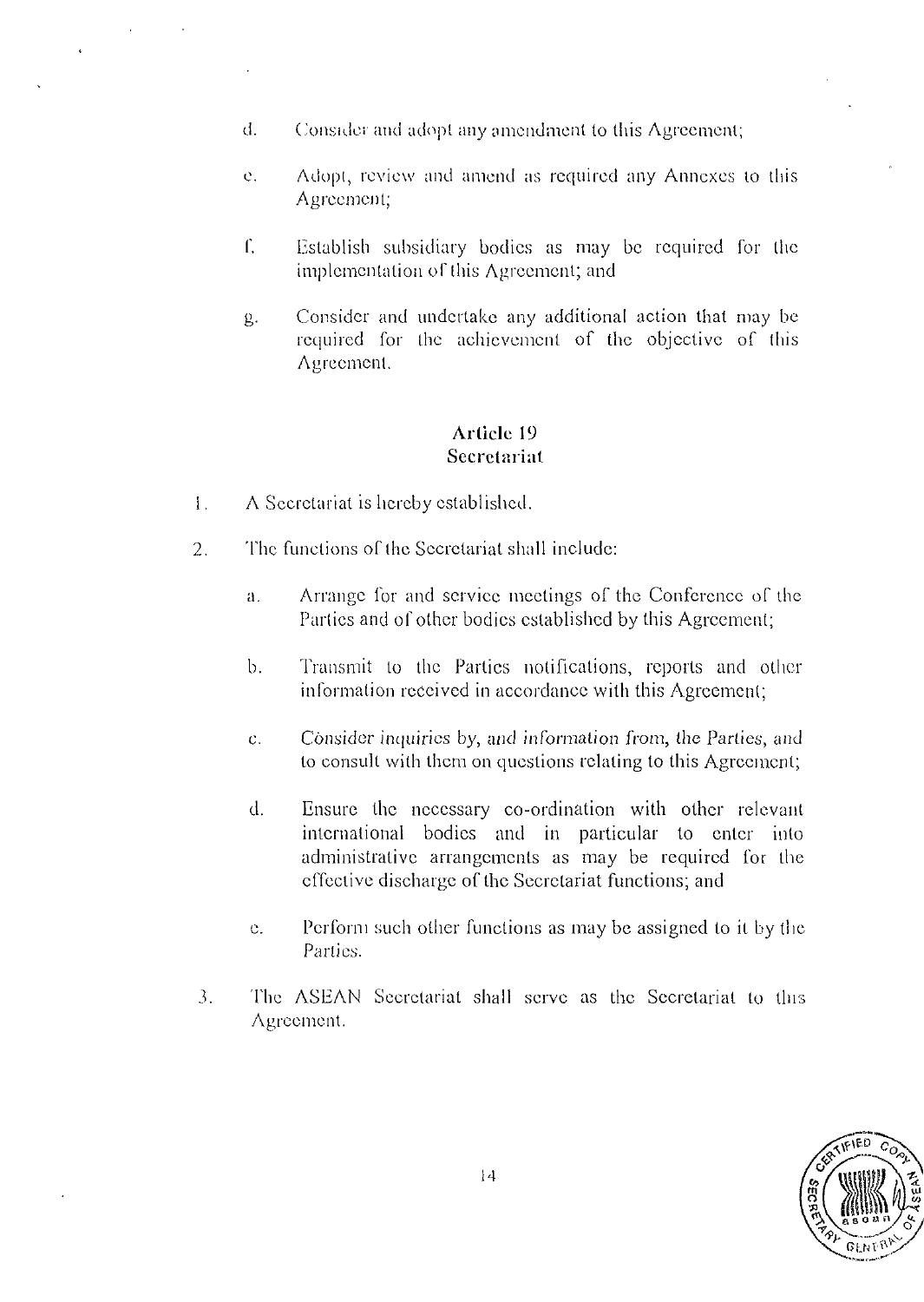#### Article 20 **Financial Arrangements**

- $\mathbf{I}$ . A Fund is hereby established for the implementation of this Agreement.
- $2.1$ It shall be known as the ASEAN Transboundary Haze Pollution Control Fund.
- The Fund shall be administered by the ASEAN Secretariat under the  $\mathfrak{B}$ . guidance of the Conference of the Parties.
- The Parties shall, in accordance with the decisions of the  $\overline{4}$ . Conference of the Parties, make voluntary contributions to the Fund.
- $\mathcal{S}$ . The Fund shall be open to contributions from other sources subject to the agreement of or approval by the Parties.
- The Parties may, where necessary, mobilise additional resources 6. required for the implementation of this Agreement from relevant organisations, in particular regional international financial institutions and the international donor community.

#### PART V **PROCEDURES**

## Article 21 **Protocols**

- The Parties shall co-operate in the formulation and adoption of  $\mathbf{L}$ protocols to this Agreement, prescribing agreed measures, procedures and standards for the implementation of this Agreement.
- The Conference of the Parties may, at ordinary meetings, adopt  $2.$ protocols to this Agreement by consensus of all Parties.
- The text of any proposed protocol shall be communicated to the  $\overline{3}$ . Parties by the Secretariat at least six months before such a session.

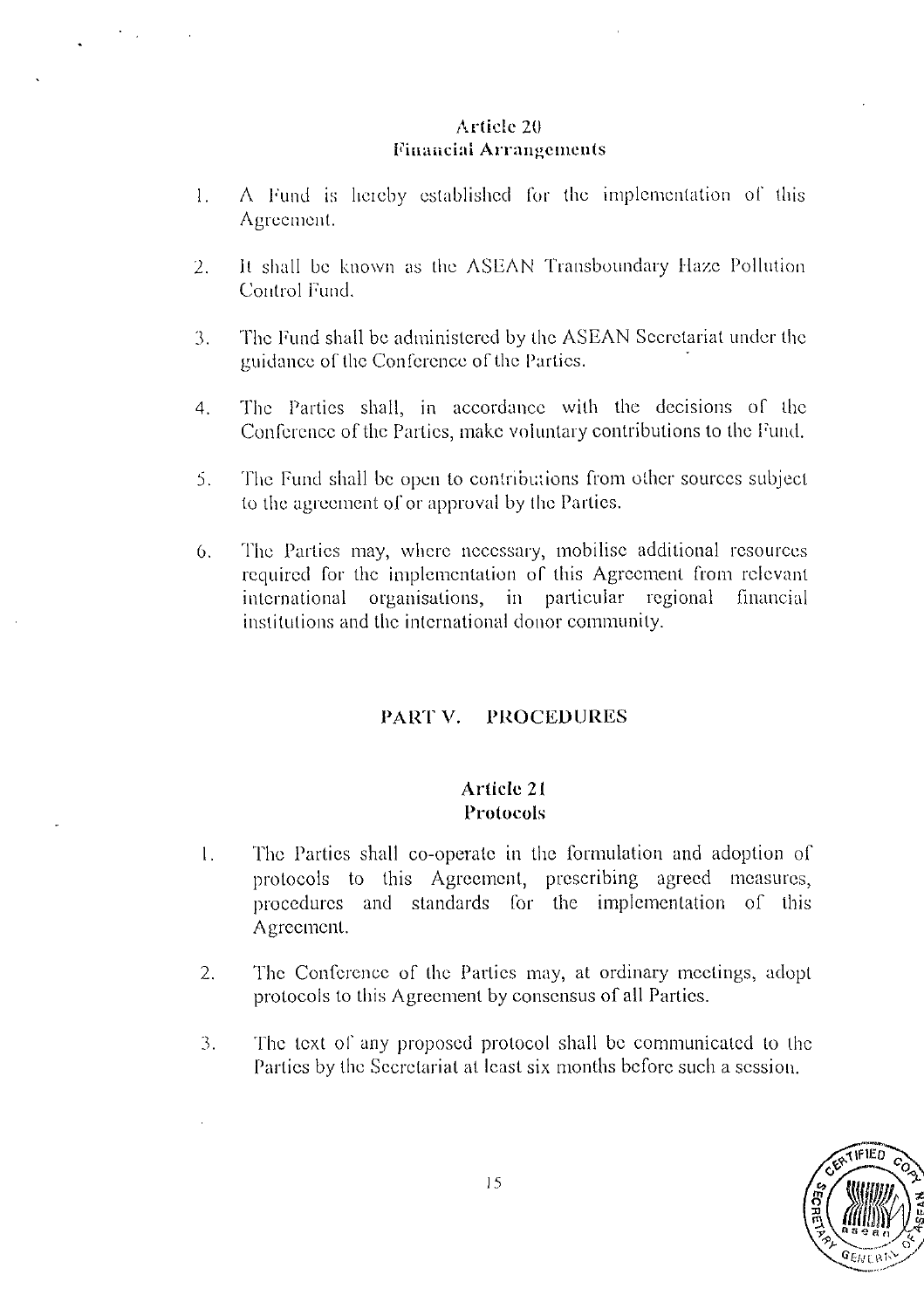4. The requirements for the entry into force of any protocol shall be established by that instrument.

### Article 22 **Amendments to the Agreement**

- $\mathbf{L}$ Any Party may propose amendments to the Agreement.
- $2.$ The text of any proposed amendment shall be communicated to the Parties by the Secretariat at least six months before the Conference of the Parties at which it is proposed for adoption. The Secretariat shall also communicate proposed amendments to the signatories to the Agreement.
- $3.$ Amendments shall be adopted by consensus at an ordinary meeting of the Conference of the Parties.
- 4. Amendments to this Agreement shall be subject to acceptance. The Depositary shall circulate the adopted amendment to all Parties for their acceptance. The amendment shall enter into force on the thirtieth day after the deposit with the Depositary of the instruments of acceptance of all Parties.
- 5. After the entry into force of an amendment to this Agreement any new Party to this Agreement shall become a Party to this Agreement as amended.

## Article 23 **Adoption and Amendment of Annexes**

- $\mathbf{1}$ . Annexes to this Agreement shall form an integral part of the Agreement and, unless otherwise expressly provided, a reference to the Agreement constitutes at the same time a reference to the annexes thereto.
- 2. Annexes shall be adopted by consensus at an ordinary meeting of the Conference of the Parties.
- 3. Any Party may propose amendments to an Annex.

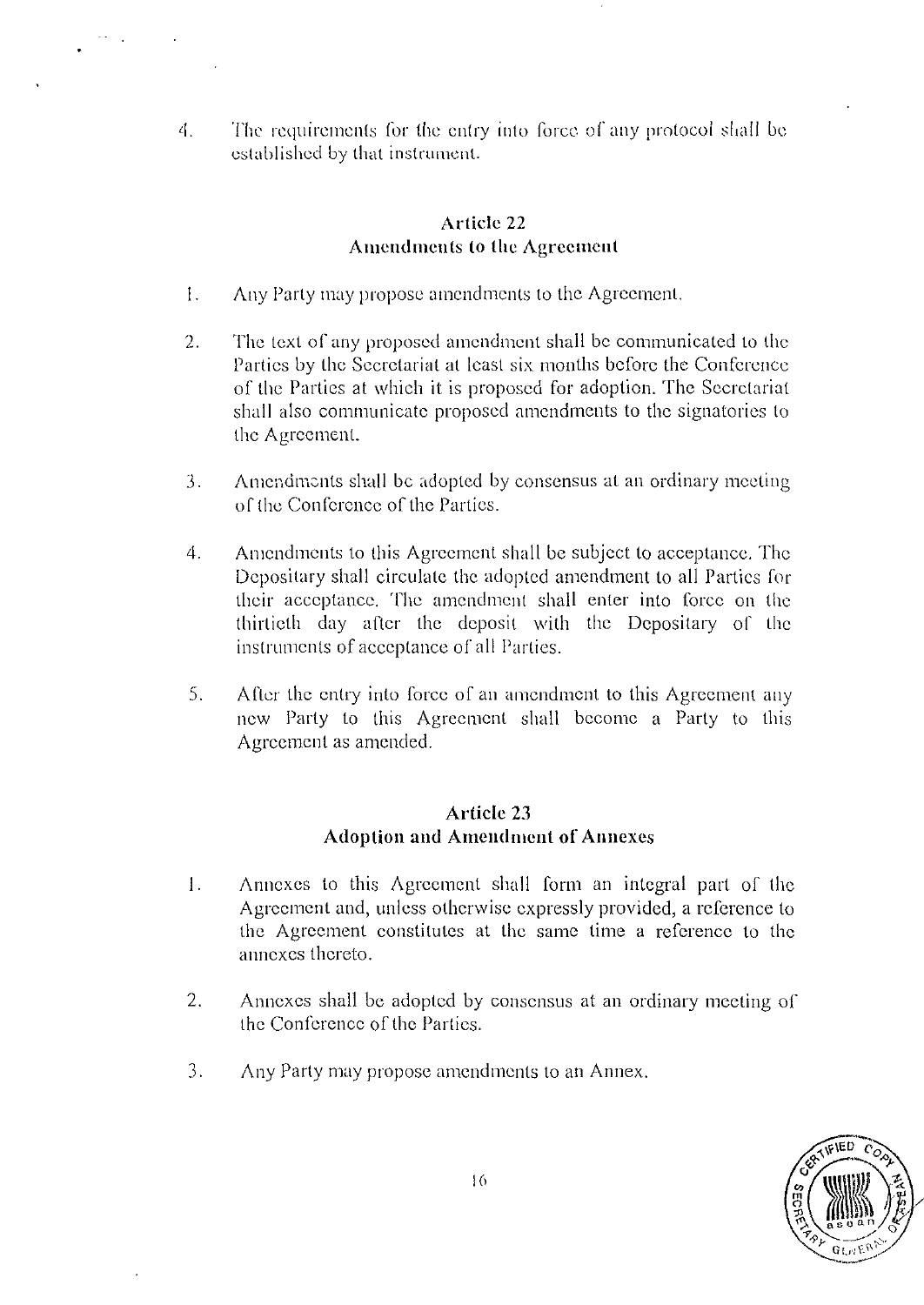- 4. All Allendlents to an Annex shall be adopted by consensus at an ordinary meeting of the Conference of the Parties.
- 5. Annexes to this Agreement and amendments to Annexes shall be subject to acceptance. The Depositary shall circulate the adopted Annex or the adopted amendment to an Annex to all Parties for their acceptance. The Annex or the amendment to an Annex shall enter into force on the thirtieth day after the deposit with the Depositary of the instruments of acceptance of all Parties.

#### Article 24 Rule:; or PI'oeedure and Financial Rules

The first Conference of the Parties shall by consensus adopt rules of procedure for itself and financial rules for the ASEAN Transboundary Haze Pollution Control Fund to determine in particular the financial participation of the Parties to this Agreement.

#### Article 25 Reports

The Parties shall transmit to the Secretariat reports on the measures taken for the implementation of this Agreement in such form and at such intervals as determined by the Conference of the Parties.

## Article 26 Relationship with Other Agreements

The provisions of this Agrcement shall in no way affect the rights and obligations of any Party with regard to any existing treaty, convention or agreement to which they are Parties.

## Article 27 Settlement of Disputes

Any dispute between Parties as to the interpretation or application of, or compliance with, this Agreement or any protocol thereto, shall be settled amicably by consultation or negotiation.

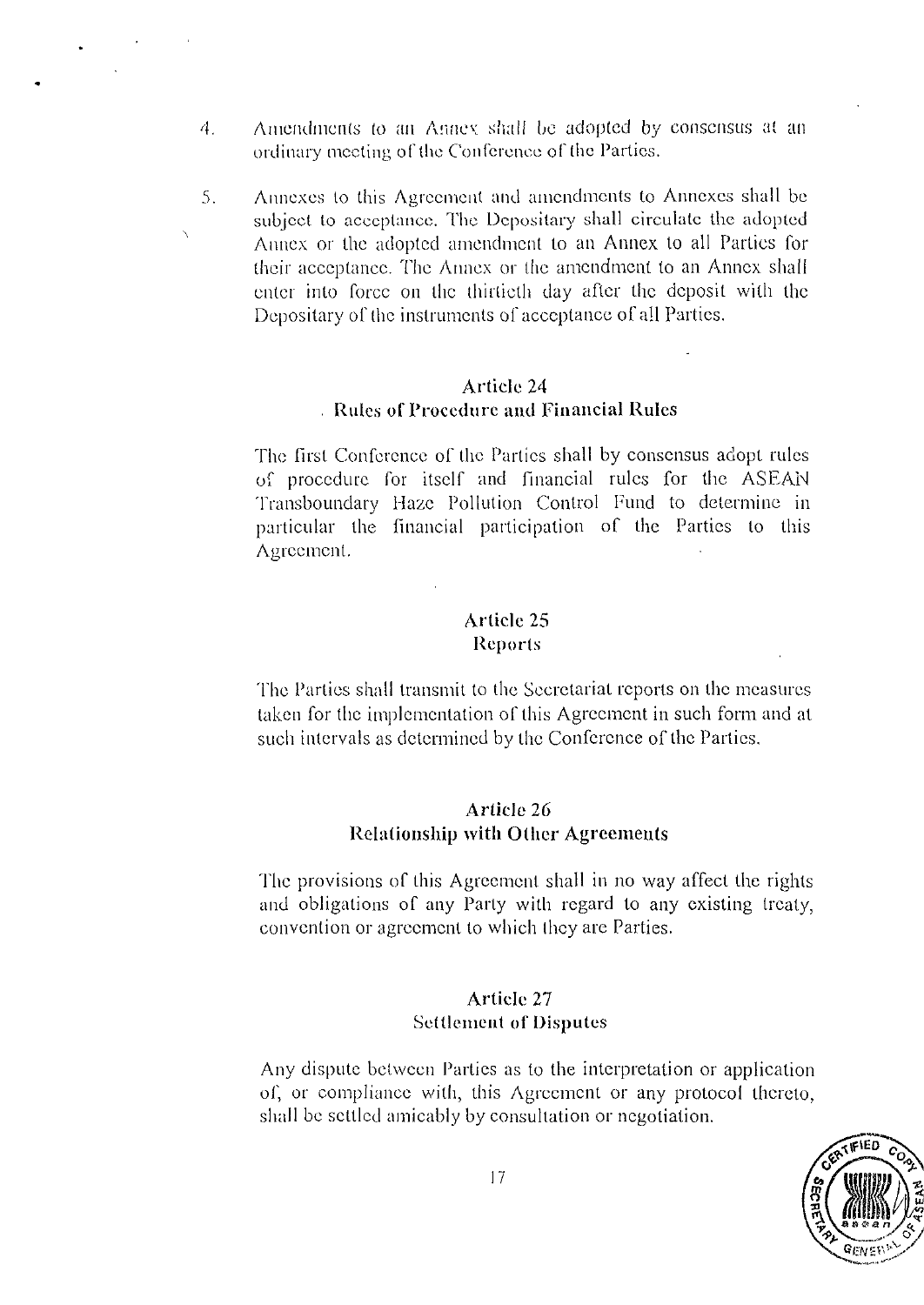#### PART VI. FINAL CLAUSES

•

#### Article 2H

#### Ratification, Acceptance, Approval and Accession

This Agreement shall be subject to ratification, acceptance,' approval or accession by the Member States. It shall be opened for accession from tlie day after the date on which the Agreement is closed for signature, Instruments of ratification, acceptance, approval or accession shall be deposited with the Depositary.

### Article 29 Entry intu Force

- I. This Agreement shall enter into force on the sixtieth day aller the deposit of the sixth instrument of ratification, acceptance, approval or accession.
- 2. For eaeh Member State ratifying, accepting, approving or acceding to the Agreement after the deposit of the sixth instrument of ratification, acceptance, approval or accession, the Agreement shall enter into force on the sixtieth day after the deposit by such Member State of its instrument of ratification, acceptance, approval or aCCCSSlon,

#### Article 30 Reservations

Unless otherwise expressly provided by this Agreement no reservations may be made to the Agreement.

## Article 31 **Depositary**

This Agreement shall be deposited with the Secretary General of' ASEAN, who shall promptly furnish each Member State a certified copy thereof.

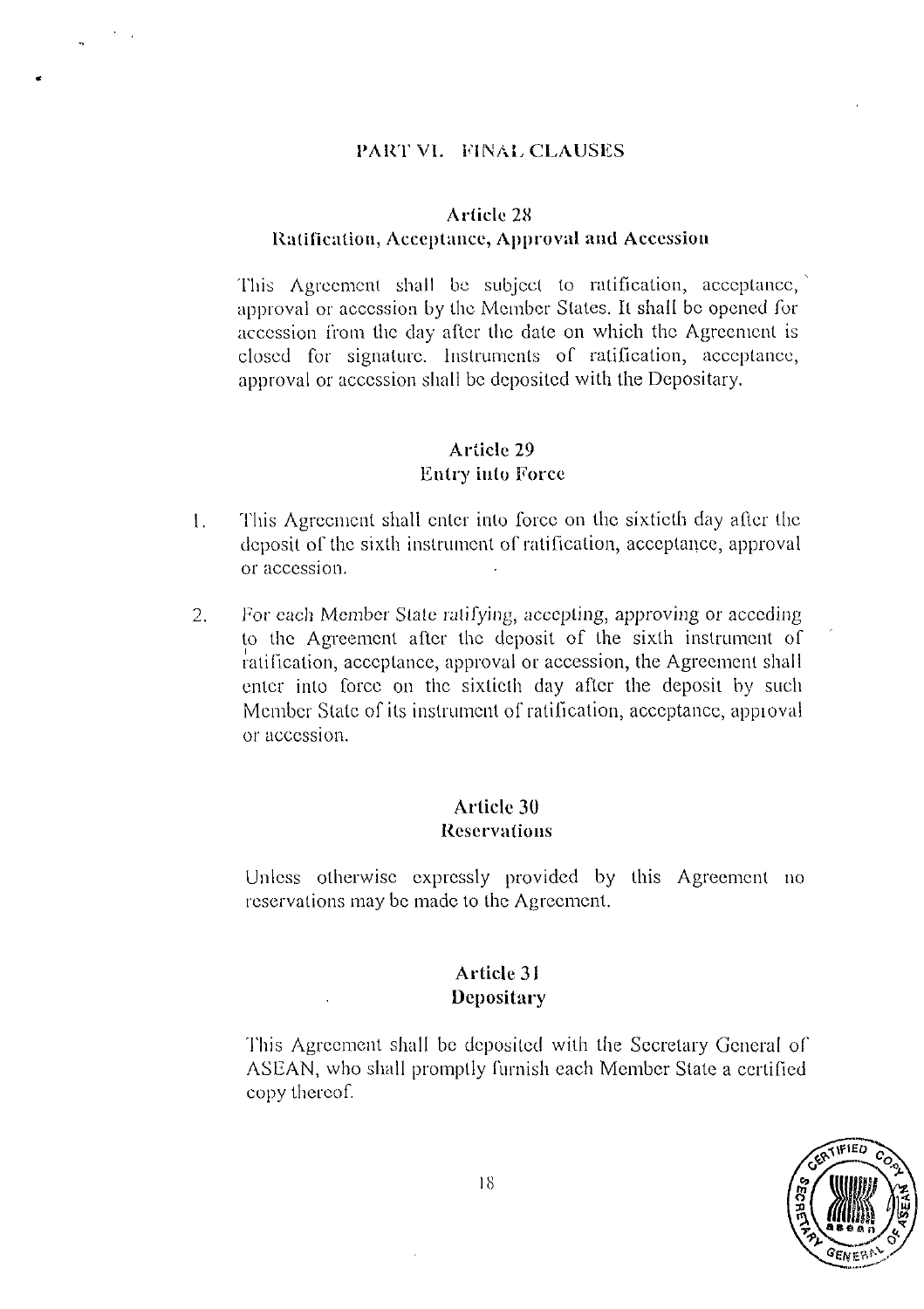For the Government of the Republic of Singapore

 $\lfloor \frac{1}{2} \rfloor - \lfloor \frac{1}{2} \rfloor$ 

H.E. Mr. Lim Swee Say Minister for the Environment

For the Government of the Kingdom of Thailand

Hair ??

H.E. Mr. Chaisiri Anamarn Ambassador Extraordinary and Plenipotentiary Royal Thai Embassy in Malaysia

For the Government of the Socialist Republic of Viet Nam

 $H_{\text{eff}}$ 

H.E. Mr. Nguyen Van Dang Vice Minister of Agriculture and Rural Development

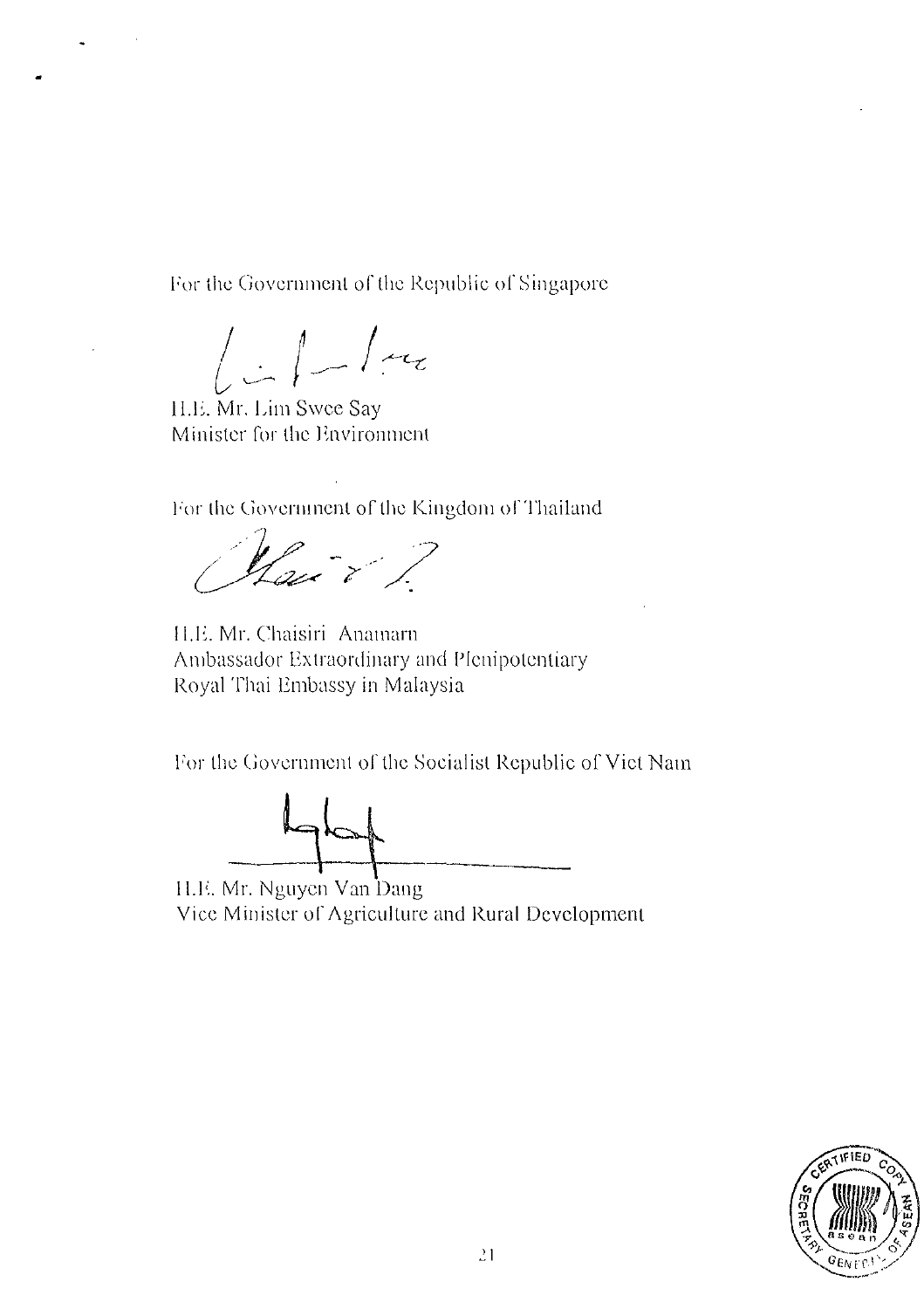## Terms of Reference of the ASEAN Co-ordinating Centre for **Transboundary Haze Pollution Control**

## The ASEAN Centre shall.

- 1. Establish and maintain regular contact with the respective National Monitoring Centres regarding the data, including those derived from satellite imagery and meteorological observation, relating to:
	- Land and /or forest fire;  $\mathbf{a}$ .
	- b. Environmental conditions conducive to such fires; and
	- c. Air quality and levels of pollution, in particular haze arising from such fires.
- 2. Receive from the respective National Monitoring Centres or Focal Points the data above, consolidate, analyse and process the data into a format that is easily understandable and accessible.
- 3. Facilitate co-operation and co-ordination among the Parties to increase their preparedness for and to respond to land and/or forest fires or haze pollution arising from such fires.
- 4. Facilitate co-ordination among the Parties, other States and relevant organisations in taking effective measures to mitigate the impact of land and/or forest fires or haze pollution arising from such fires.
- 5. Establish and maintain a list of experts from within and outside of the ASEAN region who may be utilised when taking measures to mitigate the impact of land and/or forest fires or haze pollution arising from such fires, and make the list available to the Parties.
- 6. Establish and maintain a list of equipment and technical facilities from within and outside of the ASEAN which may be made available when taking measures to mitigate the impact of land and/or forest fires or haze pollution arising from such fires, and make the list available to the Parties.

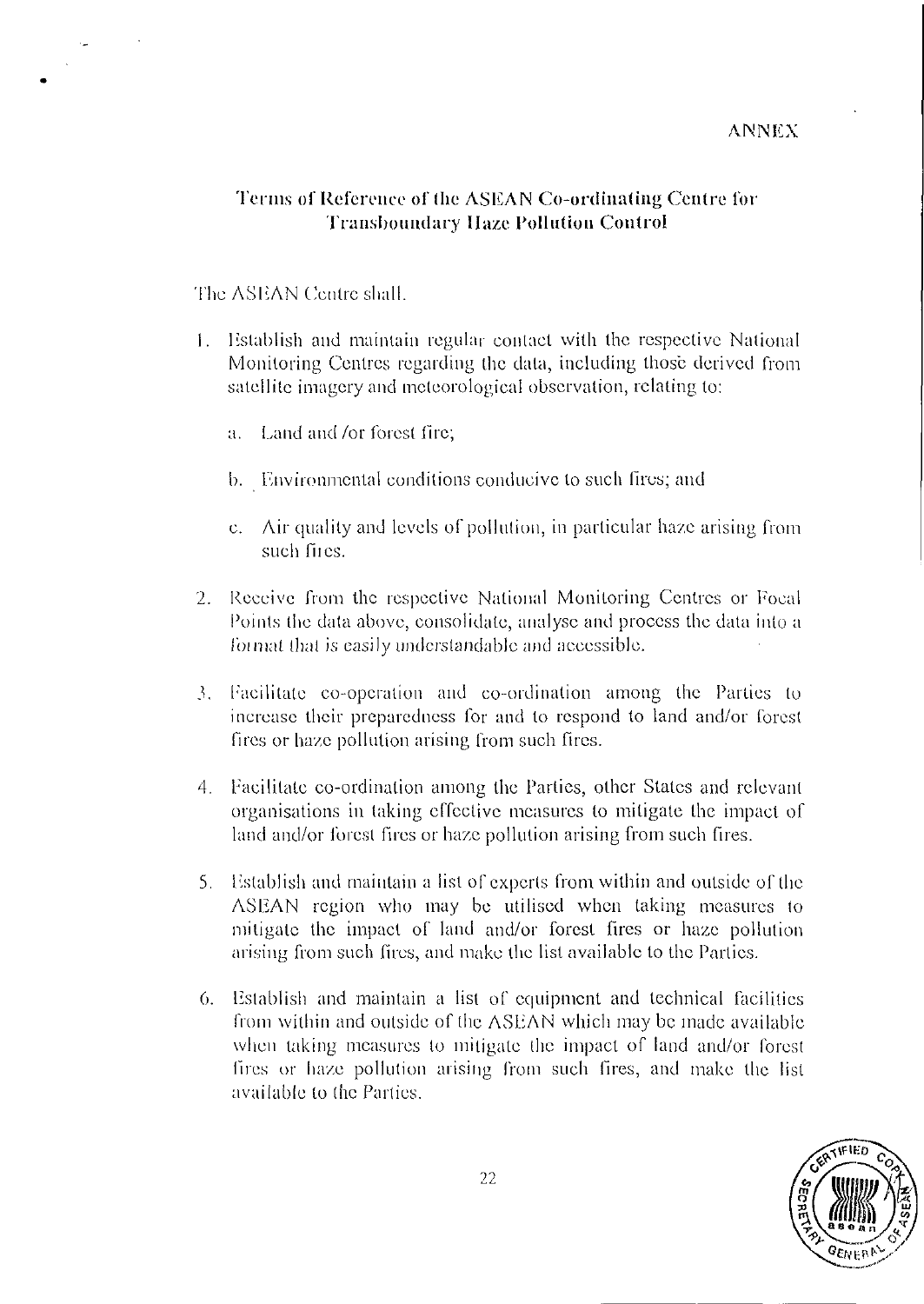- 7. Establish and maintain a list of experts from within and outside of the ASEAN region for the purpose of relevant training, education and awareness-raising campaigns, and make the list available to the Parties.
- 8. Establish and maintain contact with prospective donor States and organisations for mobilising financial and other resources required for the prevention and mitigation of land and/or forest fires or haze pollution arising from such fires and preparedness of the Parties, including fire-fighting capabilities.
- 9. Establish and maintain a list of such donors, and make the list available to the Parties.
- 10. Respond to a request for or offer of assistance in the event of land and/or forest fires or haze pollution resulting from such fires by:
	- Transmitting promptly the request for assistance to other States  $\mathbf{a}$ . and organisations; and
	- b. Co-ordinating such assistance, if so requested by the requesting Party or offered by the assisting Party.
- 11. Establish and maintain an information referral system for the exchange of relevant information, expertise, technology, techniques and know-how, and make it available to the Parties in an easily accessible format.
- 12. Compile and disseminate to the Parties information concerning their experience and any other practical information related to the implementation of the Agreement.
- 13. Assist the Parties in the preparation of standard operating procedures  $(SOP)$ .

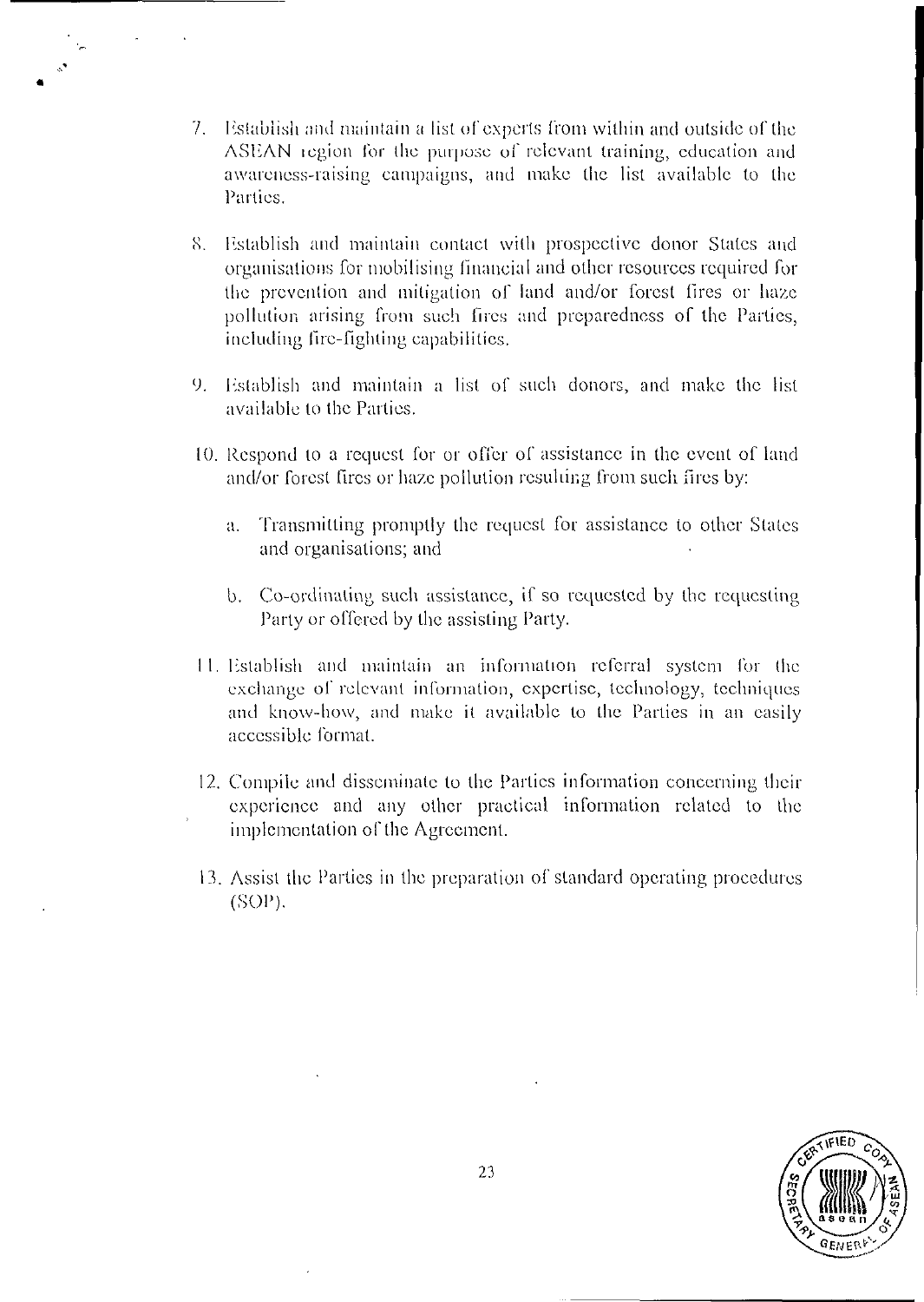## Article 32 **Authentic Text**

This Agreement shall be drawn up in the English language, and shall be the authentic text.

IN WITNESS WHEREOF the undersigned, being duly authorised by their respective Governments have signed this Agreement.

Done at Kuala Lumpur, Malaysia on the tenth day of June in the year two thousand and two.

For the Government of Brunei Darussalam

Dwa

II.E. Dato/Seri Paduka Dr. Awang Haji Ahmad bin Haji Jumat Minister of Development

For the Government of the Kingdom of Cambodia

H.E. Mr. Keo Puth Reasmey Ambassador Royal Embassy of the Kingdom of Cambodia in Malaysia

For the Government of the Republic of Indonesia

Ms. Liana Bratasida Deputy Minister for Environment Conservation State Ministry of Environment